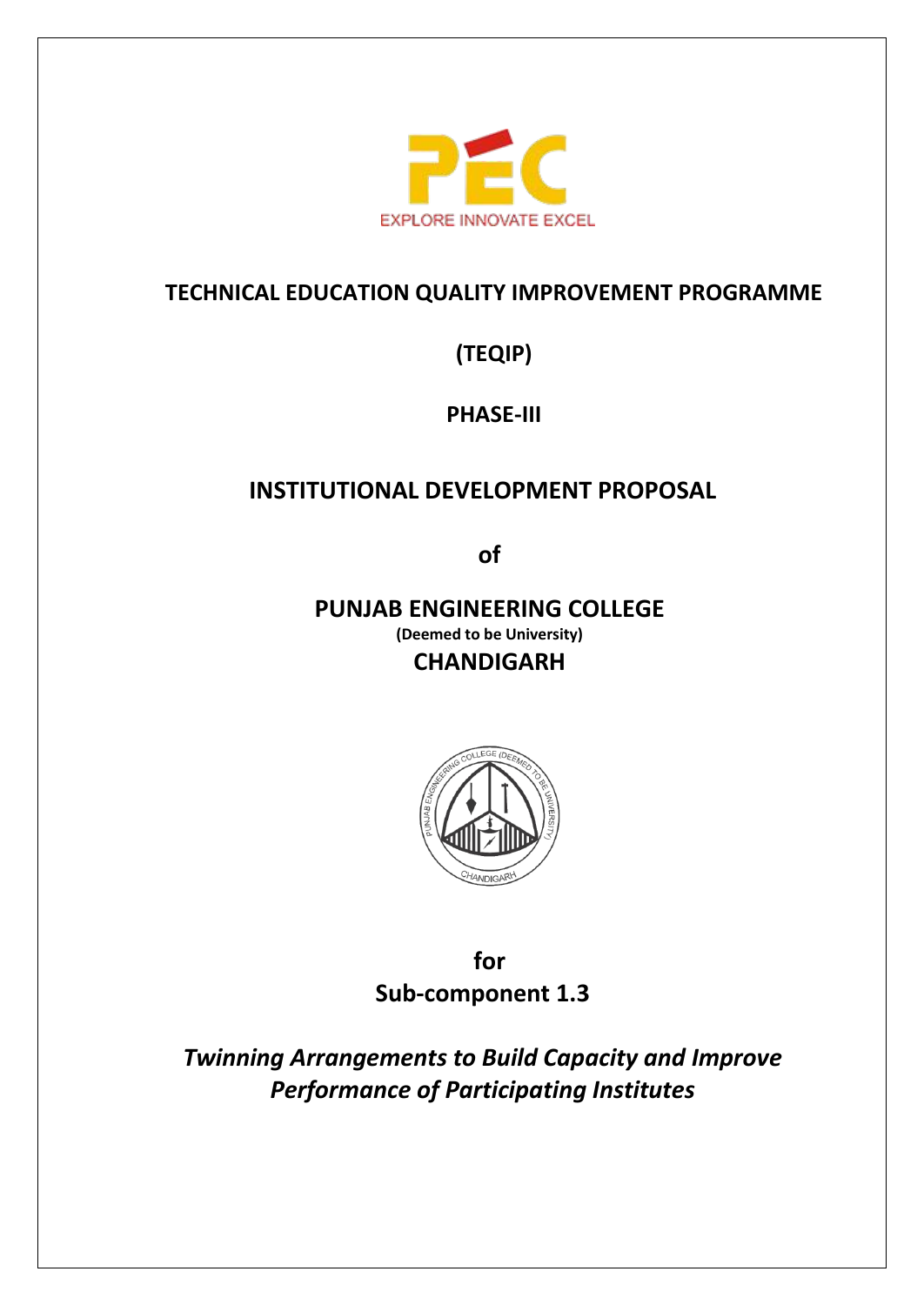

### **1. INSTITUTIONAL BASIC INFORMATION**

### **1.1 Institutional Identity**

|           | Name and address of the Institution:                                                          | PEC University of Technology,<br><b>University</b><br>(Formerly<br>Punjab<br><b>Deemed</b><br>Engineering College), Sector 12, Chandigarh<br>$(U.T) - 160012$ |
|-----------|-----------------------------------------------------------------------------------------------|---------------------------------------------------------------------------------------------------------------------------------------------------------------|
|           | Year of establishment<br>÷                                                                    | 1921 in Lahore as Mugalpura College of<br><b>Engineering</b>                                                                                                  |
| $\bullet$ | Is the Institution AICTE approved? :                                                          | <b>Yes</b>                                                                                                                                                    |
|           | Furnish AICTE approval No. :                                                                  | 1-2519066781                                                                                                                                                  |
|           | Type of Institution                                                                           | $G$ rant – in – Aid under UT Administration,<br>Chandigarh                                                                                                    |
|           | <b>Status of Institution</b><br>$\ddot{\cdot}$                                                | Autonomous Institute (Deemed to be<br>University) under section 3 of UGC Act                                                                                  |
|           | Name and Designation of<br>$\ddot{\cdot}$<br>Head of the Institution<br>(Full time appointee) | Dr. Manoj K. Arora, Director                                                                                                                                  |

#### **1.2 Academic Information:**

### **Engineering UG and PG programmes offered in Academic year 2016-17:**

| S.No | Title of<br>programmes                        | Level (UG,<br>PG, PhD) | <b>Duration</b><br>(Years) | Year of starting | <b>AICTE</b><br>sanctioned<br>annual intake | <b>Total student</b><br>strength in all<br>years of study |
|------|-----------------------------------------------|------------------------|----------------------------|------------------|---------------------------------------------|-----------------------------------------------------------|
| 1.   | Aerospace<br>Engineering                      | UG                     | 4 years                    | 1960             | 30                                          | 121                                                       |
| 2.   | Civil Engineering                             | UG                     | 4 years                    | 1947             | 75                                          | 322                                                       |
| 3.   | <b>Computer Science</b><br>& Engineering      | UG                     | 4 Years                    | 1988             | 75                                          | 362                                                       |
| 4.   | Electrical<br>Engineering                     | UG                     | 4 Years                    | 1947             | 75                                          | 321                                                       |
| 5.   | Electronics &<br>Communication<br>Engineering | UG                     | 4 Years                    | 1967             | 75                                          | 343                                                       |
| 6.   | Mechanical<br>Engineering                     | UG                     | 4 Years                    | 1947             | 75                                          | 359                                                       |
| 7.   | Materials &<br>Metallurgical<br>Engineering   | UG                     | 4 Years                    | 1967             | 60                                          | 211                                                       |
| 8.   | Production and<br>Industrial<br>Engineering   | UG                     | 4 Years                    | 1965             | 40                                          | 141                                                       |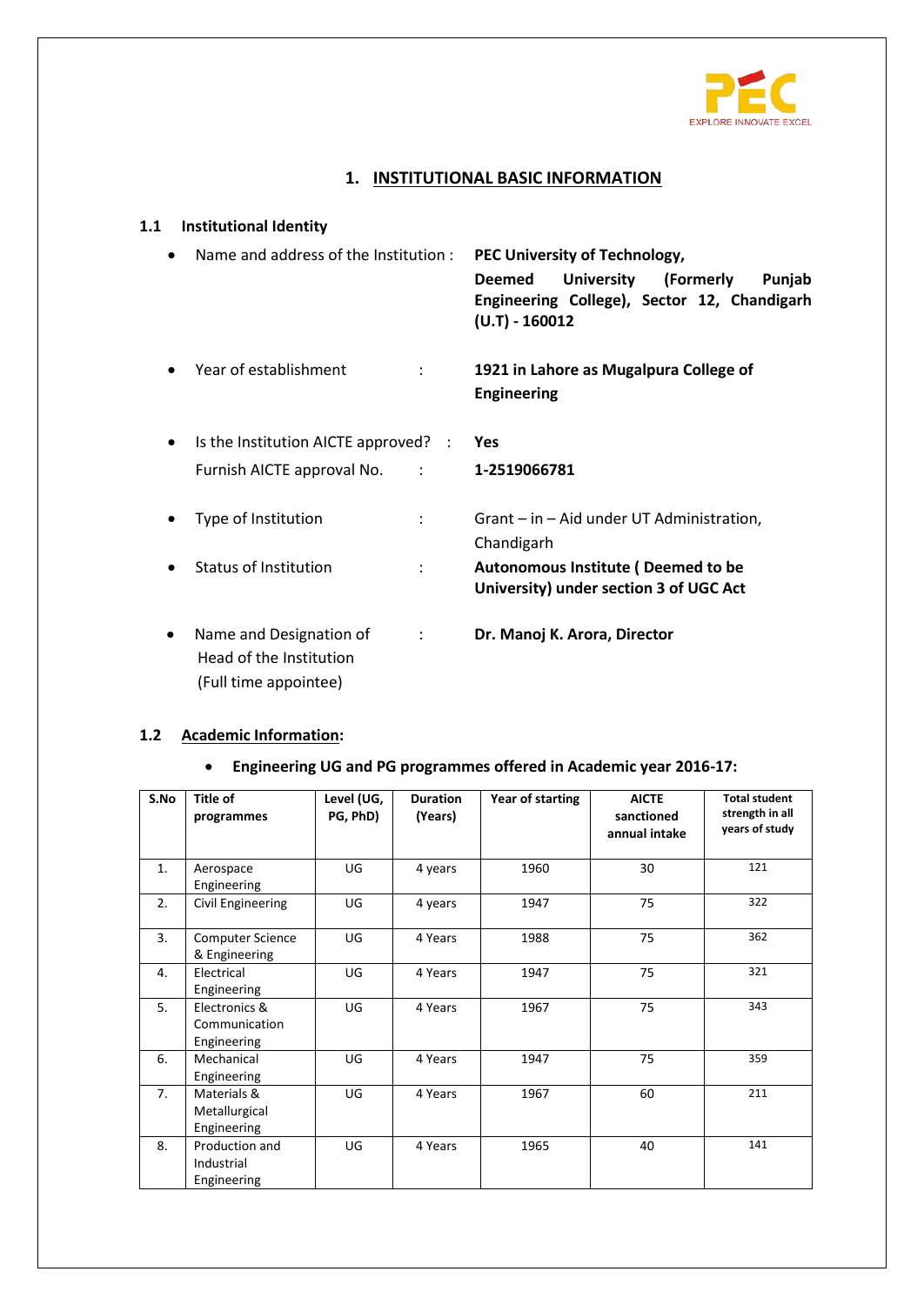

| 9.  | <b>Computer Science</b><br>& Engineering   | PG | 2 Years | 2002 | 25 | 105 |
|-----|--------------------------------------------|----|---------|------|----|-----|
| 10. | Electronics<br>Engineering                 | PG | 2 Years | 1995 | 25 | 100 |
| 11. | Transportation<br>Engineering              | PG | 2 Years | 1959 | 18 | 74  |
| 12. | Structural<br>Engineering                  | PG | 2 Years | 1964 | 18 | 76  |
| 13. | Mechanical<br>Engineering                  | PG | 2 Years | 1959 | 25 | 106 |
| 14. | Electrical<br>Engineering                  | PG | 2 Years | 1995 | 25 | 96  |
| 15. | Industrial<br>Metallurgy                   | PG | 2 Years | 1996 | 18 | 68  |
| 16. | Production &<br>Industrial<br>Engineering  | PG | 2 Years | 1995 | 18 | 74  |
| 17. | <b>Water Resources</b><br>Engineering      | PG | 2 Years | 1959 | 18 | 71  |
| 18. | Environmental<br>Engineering               | PG | 2 Years | 1989 | 18 | 54  |
| 19. | Electronics (VLSI<br>Design)               | PG | 2 Years | 2012 | 18 | 73  |
| 20. | Information<br>Security<br>Engineering     | PG | 2 Years | 2010 | 25 | 92  |
| 21. | <b>Industrial Design</b><br>Engineering    | PG | 2 Years | 2011 | 18 | 46  |
| 22. | <b>Quality Engineering</b><br>& Management | PG | 2 Years | 2011 | 18 | 35  |

### **NBA Accreditation Status of UG and PG programmes as on 31st December 2016:**

Total no of programmes eligible for accreditation (at least one batch pass out): **18**

Number of programmes accredited: **11**

Number of programmes applied for accreditation: **07**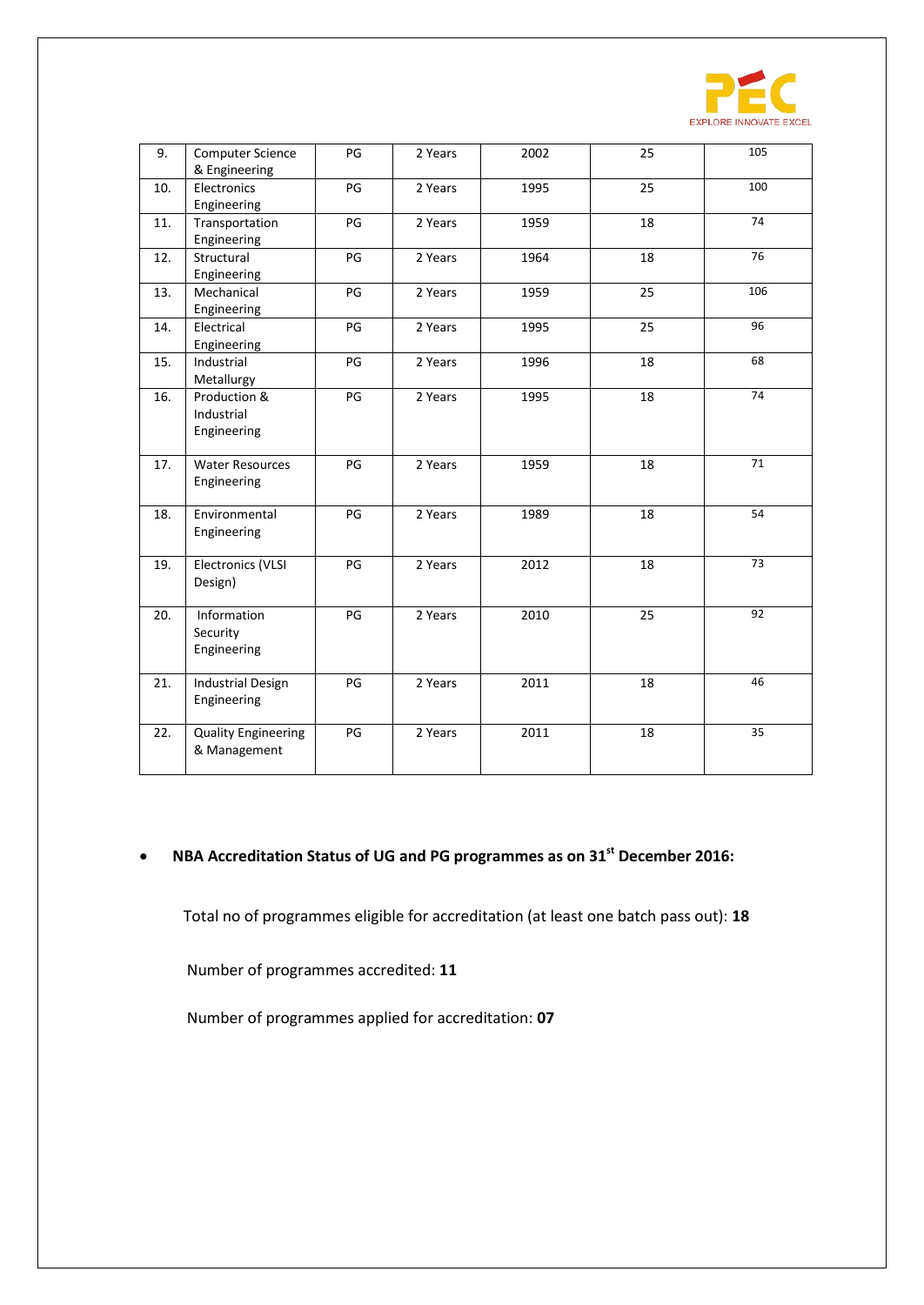

|                                 |                         |   | <b>Doctoral Degree</b>                 |                                                                  |        |                         | <b>Masters</b>                                                       |                                           | Present Status: Number in Position<br>by Highest Qualification |                         | <b>Bachelor Degree</b>              |                                                     |                                             |                        |                                              |
|---------------------------------|-------------------------|---|----------------------------------------|------------------------------------------------------------------|--------|-------------------------|----------------------------------------------------------------------|-------------------------------------------|----------------------------------------------------------------|-------------------------|-------------------------------------|-----------------------------------------------------|---------------------------------------------|------------------------|----------------------------------------------|
| No. of Sanctioned Regular Posts | Engineering Disciplines |   | (Physics,<br>Disciplines<br>Supporting | English/<br>other languages<br>$\frac{1}{2}$<br>Chemistry, Maths |        | Engineering Disciplines | <b>Degree</b><br>Disciplines (Physics,<br>and<br>Maths<br>Supporting | English/<br>other languages<br>Chemistry, |                                                                | Engineering Disciplines | Disciplines (Physics,<br>Supporting | and English/<br>other languages<br>Chemistry, Maths | Total Number of regular faculty in Position | <b>Total Vacancies</b> | Total Number of contract faculty in Position |
|                                 | R                       | C | R                                      | C                                                                | R      | $\mathbf c$             | R                                                                    | C                                         | R                                                              | C                       | R                                   | $\mathbf c$                                         |                                             |                        |                                              |
| 1                               | $\overline{2}$          | 3 | 4                                      | 5                                                                | 6      | $\overline{7}$          | 8                                                                    | 9                                         | 10                                                             | 11                      | 12                                  | 13                                                  | $14 =$<br>$(2+4+6+8)$<br>$+10+12)$          | $15=(1-14)$            | $16 =$<br>$(3+5+7+9+$<br>$11+13$             |
| 162                             | 63                      | 5 | 10                                     | 2                                                                | 3<br>4 | 1<br>8                  | 3                                                                    | 3                                         | 1                                                              | $\blacksquare$          |                                     |                                                     | 111                                         | 51                     | 28                                           |

 **Status of Faculty Associated with Teaching Engineering Students (Regular & Contract) as on 31st December 2016:**

**R=Regular, C=Contract**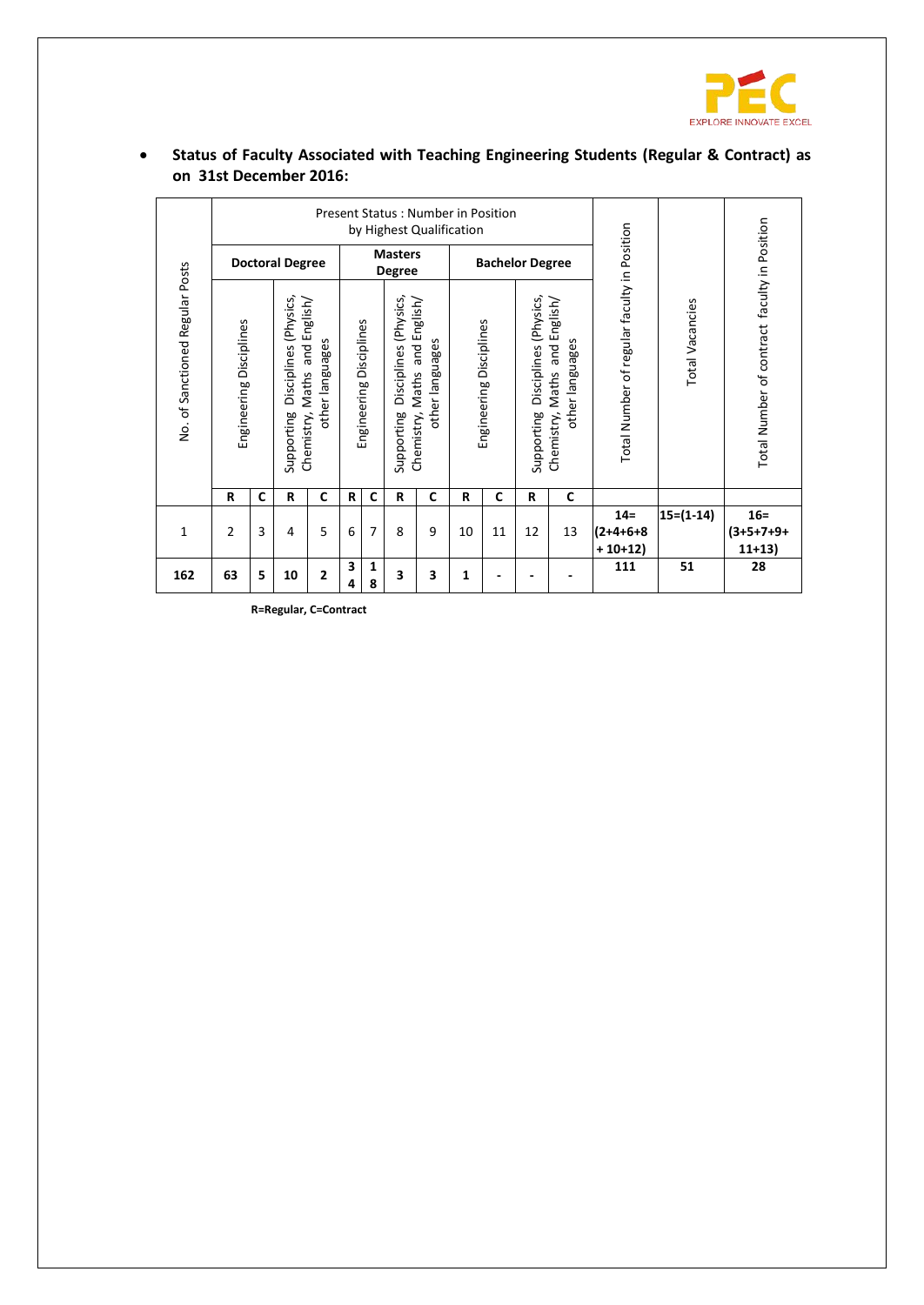

#### **2. INSTITUTIONAL DEVELOPMENT PROPOSAL (IDP) (Implementation period: April 2017- March 2020)**

#### **2.1 Executive Summary**

*PEC University of Technology is one of the India's leading Institutions providing quality technical education in the field of engineering and technology, for more than 95 years. Having its roots in Lahore since 1921, the institute was mentored by University of Roorkee (now IIT Roorkee) from 1947 to 1953. The institute started operating from its present 146 acres campus from 1953. It remained affiliated to Panjab University till 2003, when it became a Deemed University, under Section 3 of UGC after a Gazette notification from MHRD. The institute has also been listed in 12th plan of GoI to get converted into an institute of national importance similar to IITs and NITs. In*  last years NIRF ranking, the institute has been ranked 38, which is above many of the NITs in the *country and above all the NITs in the region.*

*Currently, the institute is running 8 UG and 14 PG programmes in Engineering and Technology, and also PhD programmes in Engineering, Sciences, Humanities and Management. The current student strength across all courses stands at 2700. With recent increase in UG intake in place, the strength will increase to 4000 in the year 2020. The admissions to UG programmes are through national level JEE (Mains) test and to PG and PhD programmes are through national level GATE examination. The academic and administrative practices of the institute are similar to IIT (e.g., i) the academic curriculum is based on Choice Based Credit System with flexibility in choice of electives, inclusion of minor and major specialisations, inclusion of MOOCs, credit transfer scheme, industrial internship and industrial visits, proper emphasis on basic and engineering sciences, humanities, management, communication skills, ethics and value systems and co-curricula, ii) the institute has a Board of Governors, Director on a 5 year tenure, Deans, Senate and other bodies with delegation of power).*

*The institute puts tremendous emphasis on student learning, creating learning environment, faculty and staff upgradation, research and development, entrepreneurship and incubation, industry interaction and alumni networking. There are 9 academic departments (8 engineering and one applied sciences department), one academic center in Humanities and Management, 2 Centers of Excellence; Cyber Security Research Center, and COE in Industrial and Product Design (the later established under TEQIP II), Computer Center providing high end network and data services to the whole campus (majorly for the support under TEQIP II), Central Library (made RFID enabled under TEQIP II), entrepreneurship and incubation center, 4 Boys Hostels, 2 Girls Hostels, faculty and staff residences (about 50% live on campus), sports facilities and other amenities.* 

*The vision of the institute is "To become centre of excellence in technical education and research and to occupy a place amongst the most eminent institutions of the nation". The institute has also set-up mission statements aligned with the vision of the institute with the ultimate goal of providing high quality value based technical education inclusive of all stake holders viz. students, faculty, staff, alumni and society in general.*

*The participation under TEQIP II sub-component 1.2 (enhancement in quality of PG education) during 2012-2017 with a total funding of INR 17.5 Crores (initial INR 12.5 Crores and Additional INR 5 Crores), has greatly benefitted the institute on all fronts, i.e., student teaching and learning, faculty and staff upgradation, research and development, industry interaction, student employability, creation of state of the art computing and library facilities, creation of new PG laboratories and upgradation of existing PG laboratories, starting of new PG*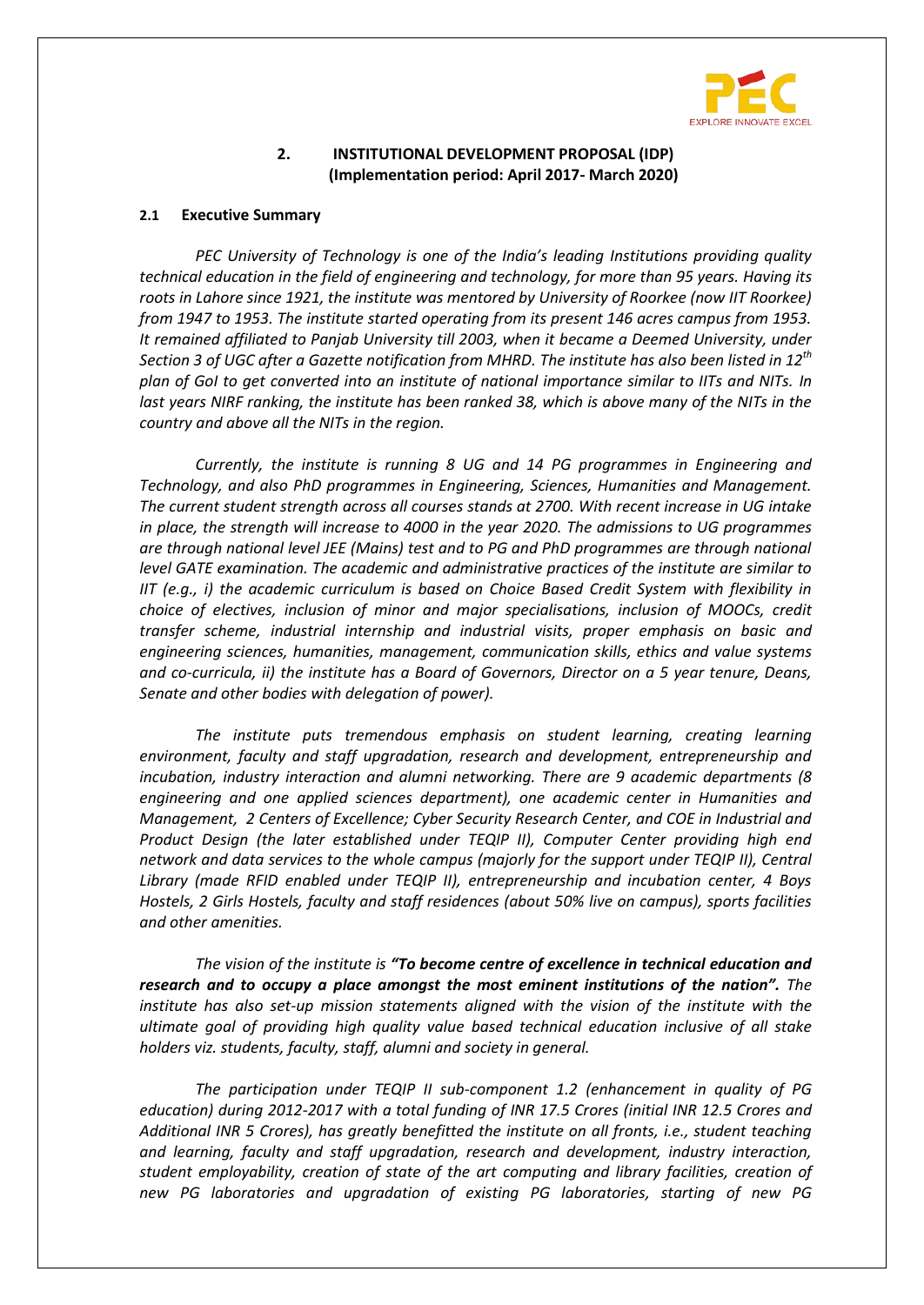

*programmes etc. The COE in Industrial and Product Design established under TEQIP II with a funding of INR 5 Crores is also doing exceedingly well and has earned name for itself.* 

*TEQIP II has indeed changed the work culture of the institute from traditional teaching to research and entrepreneurial, and design based thinking. It is due to this reason that the faculty of the institute have earned Sponsored Research and Consultancy projects worth Crores of rupees from various research organisations such as DST, DRDO, DEITY, ADA, ARB etc. as well as industries. The Indian Railways has established a Chair (with an endowment fund of INR 10 Crores) in the thematic area of Geospatial Technology. The institute has also been shortlisted for Atal Incubation scheme of Niti Aayog of GoI. The institute is also acting as a Spoke with a funding of INR 1.5 Crore to Design Innovation Center established by MHRD in Panjab University. The industries and alumni have contributed laboratories in Electrical Engineering, and Electronics and Communication Engineering, and Mechanical Engineering departments. Recently, two USA based alumni have made a commitment of US \$ 1.25 Million for development works and modernisation of laboratories at campus. The institute is in the process of setting up of a unique Smart City Innovation Center with support of Ministry of Urban Development, UT Administration and industry, which is expected to come up by May 2017.*

*Thus, with a long and cherished legacy and a focussed aptitude of imparting quality and modern education in this fast changing world, the institute is on the path of progress, and therefore is very well equipped in all manner to act as mentor institute to other engineering institutions in the region. Under the twinning arrangement programme of TEQIP III, the institute is poised to provide mentorship to the engineering institutes in the State of Himachal Pradesh, which are geographically accessible. The objective will be to upgrade the quality of technical education in these institutions through improvement in teaching/learning keeping in mind equity and with a focus on outcome based education (OBE), faculty and staff training and upgradation, academic and administrative reforms, improving students skills and employability, creating sense of entrepreneurial and design based thinking amongst students, creating a research culture amongst faculty and students, connecting the institute with industries in the region and bringing in ICT based environment in teaching learning processes.* 

*In order to fulfil the objective stated above, the existing facilities of our institute will be upgraded in a systematic manner. It is therefore proposed,*

- *i) To establish an ICT ready Center for Development of Teaching and Learning (CDTL) with aim to impart training to faculty and teaching assistants on pedagogy and also to help advance use of technology in teaching and learning practices.*
- *ii) To establish a Doctoral Training Center (DTC) to provide dedicated support for academic research in all disciplines of engineering, sciences and social sciences for postgraduates, early career researchers and postdoctoral fellows, to run pre-PhD courses and to improve engagement with external partners including industries.*
- *iii) To establish Center for Career Development and Guidance (CDGC) to provide support and guidance to students on their career ambitions, to assist them in developing necessary skills in order to enhance their proficiency and to facilitate corporate partners to interact with young and dynamic students.*
- *iv) To establish Center for Assistance and Peer Learning (CAPL) to promote peer learning, to build a system of passing knowledge from seniors to juniors, to employ a proper faculty mentorship model, to expose students early on to the*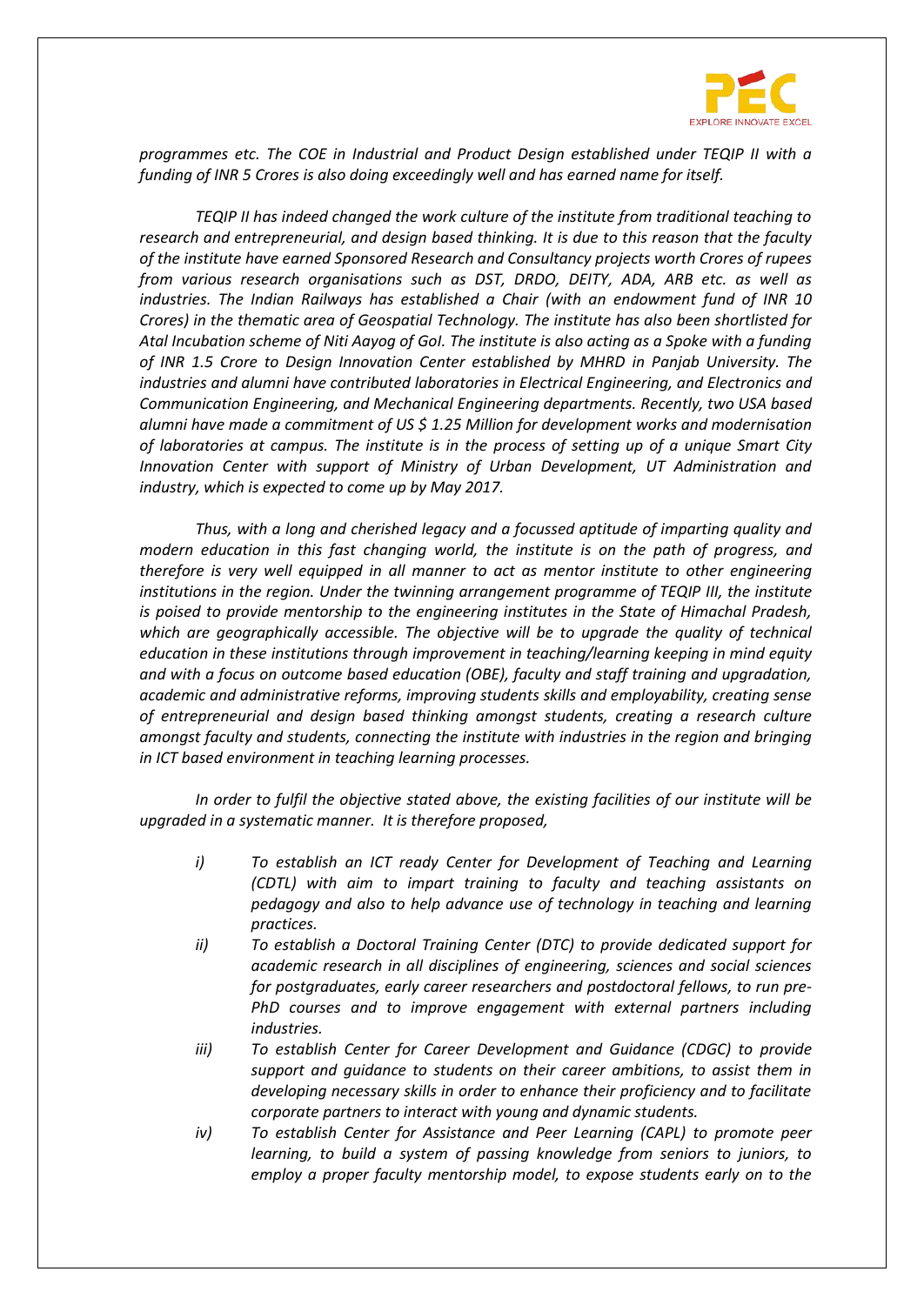

*inter-disciplinary research and innovation in engineering with emphasis on societal applications.*

*All these centers will be remotely linked with the mentee institution through ICT infrastructure envisaged to be created with industry partnership, and will act as virtual centers to the mentee institution. The existing research, innovation and incubation facilities in our institute will also be networked with these centers and be made available to the mentee institution in an organised manner.*

#### **2.2 Provide an action plan with timelines for : (not more than 1 page for each sub-activity)**

**(a) Improving the learning outcomes of the students**

### **Item 2.2 (a).1: Faculty training (qualification upgradation, subject upgradation & research competence, pedagogical training, participations in conferences, seminars/workshops etc.**

The faculty occupies the most important place in an academic institution and is regarded as the soul of the institution, if the institute has to excel. This can only be achieved by hiring quality faculty on continual basis, upgrading the qualification of existing faculty by allowing them to attain higher education either inside the institute or outside the institute, running faculty development programmes in their subject areas as well as pedagogy, allowing them to participate in national and international conferences for their professional growth and providing them a research culture to enhance their research competences.

In recent past, the institute through TEQIP II funding and the in-house resources, has been able to achieve success in all the fronts by taking following initiatives,

- i) Hiring new faculty through regular advertisement and rolling advertisement on the patterns of IITs.
- ii) Creating in-house research schemes to support faculty to work on cutting edge research problems.
- iii) Research initiation project award scheme for the new faculty to provide them seed grant to create a sense of research aptitude in them.
- iv) Provision of professional development allowance @ INR 1 Lakh per year for purchase of books, computing resources, participation in international and national conferences, FDPs in subject domain and pedagogy and management programmes, professional memberships etc.
- v) Provision of study and sabbatical leaves to assist the faculty in upgradation in qualification and research competence.

The institute will continue with the above practices. In addition to this, it is planned to establish a Center of Development of Teaching and Learning to exclusively focus on subject based and pedagogical training of the faculty of both mentor and mentee institutes. A Doctoral Training Center is also proposed to provide support not only to the faculty to enhance their research competences but also to support the postgraduates and the research scholars in their pursuit to research in order to make them ready for potential academic career thereby creating capacity to overcome the shortage of quality teachers in engineering institutions. Further, both the centers will be attractive destinations for training of the faculty and research scholars in the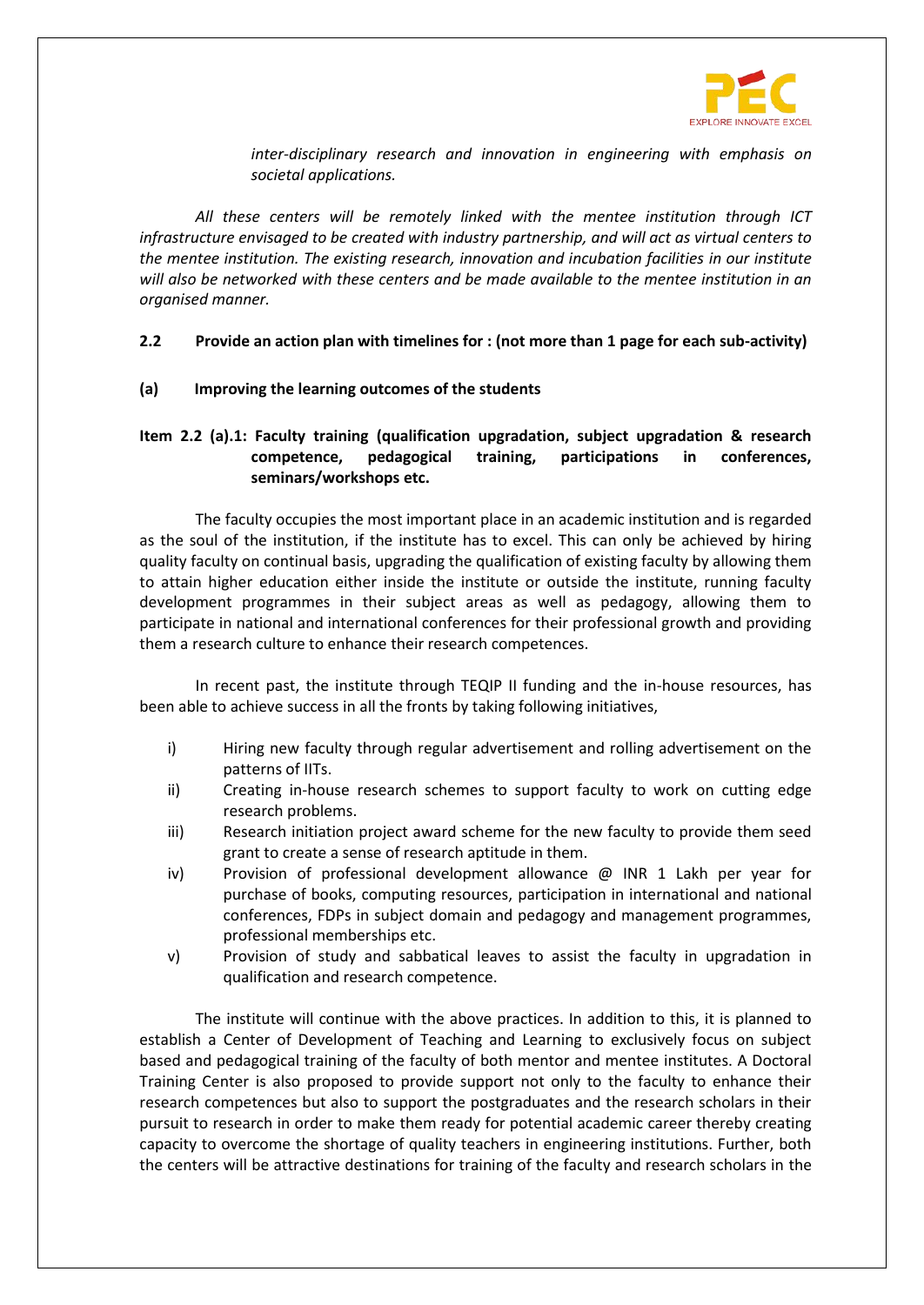

engineering institutions in the surrounding region thereby acting as a good revenue generation resource centers.

#### **Item 2.2 (a).2: Staff Training (Technical and Administrative Staff).**

If the faculty is the soul of the institution, the technical and administrative staff are the backbone of the institution. These staff manned the laboratories and all the administrative offices. In this changing world, the laboratory upgradation is a continuous phenomenon and a complete automation in the processes is the need of the hour. In order to achieve this, the training of existing technical and ministerial staff becomes mandatory. The institute though has been making efforts in upgrading the skills of both technical and ministerial staff but a lot has to be done in this direction. During TEQIP II, a number of staff members have gone for training at different places but this has to be increased manifolds. It is therefore proposed,

- i) To increase the frequency of staff training programmes in subject domain and office automation
- ii) To enhance their digital literacy by conducting workshops
- iii) To increase the duration of training from current 5 days to one month as per the needs
- iv) To approach industries to provide at least one year of handholding in imparting onsite training to staff.

### **Item 2.2 (a).3: Increasing capacity of UG, PG and Ph.D education (Increasing enrolment and starting new UG, PG and PhD programmes)**

The students are the main beneficiaries of an academic institution. Providing quality technical education is the mandate. The students admitted in our institution are meritorious at all levels; UG, PG and PhD. The students passing out from this institute have excelled in all fields and have served the nation and the globe in different capacities in all sectors. It is therefore our duty that we produce as many quality students as we can. Keeping this is mind, the institute has increased its intake in UG programmes from earlier 385 to 730 including students admitted under Direct Admission of Student Abroad (DASA) from the session 2016-17. The institute also runs 14 postgraduate programmes with an average intake of 20 per programme. The institute is in the process of revamping postgraduate education and has set up a committee to this effect. The terms of reference of the committee is to propose new postgraduate programmes, to weed out obsolete postgraduate programmes, to rationalise the intake in each postgraduate programme, to propose executive postgraduate programmes for working professionals on the lines of IIMs and to propose a flexible and industry oriented PG curriculum. The institute also has a policy of allocating upto 8 PhD students with each faculty member. Keeping this in mind, it is therefore proposed,

i) To start at least two new PG programmes in inter-disciplinary areas with an intake of 15 students to start with.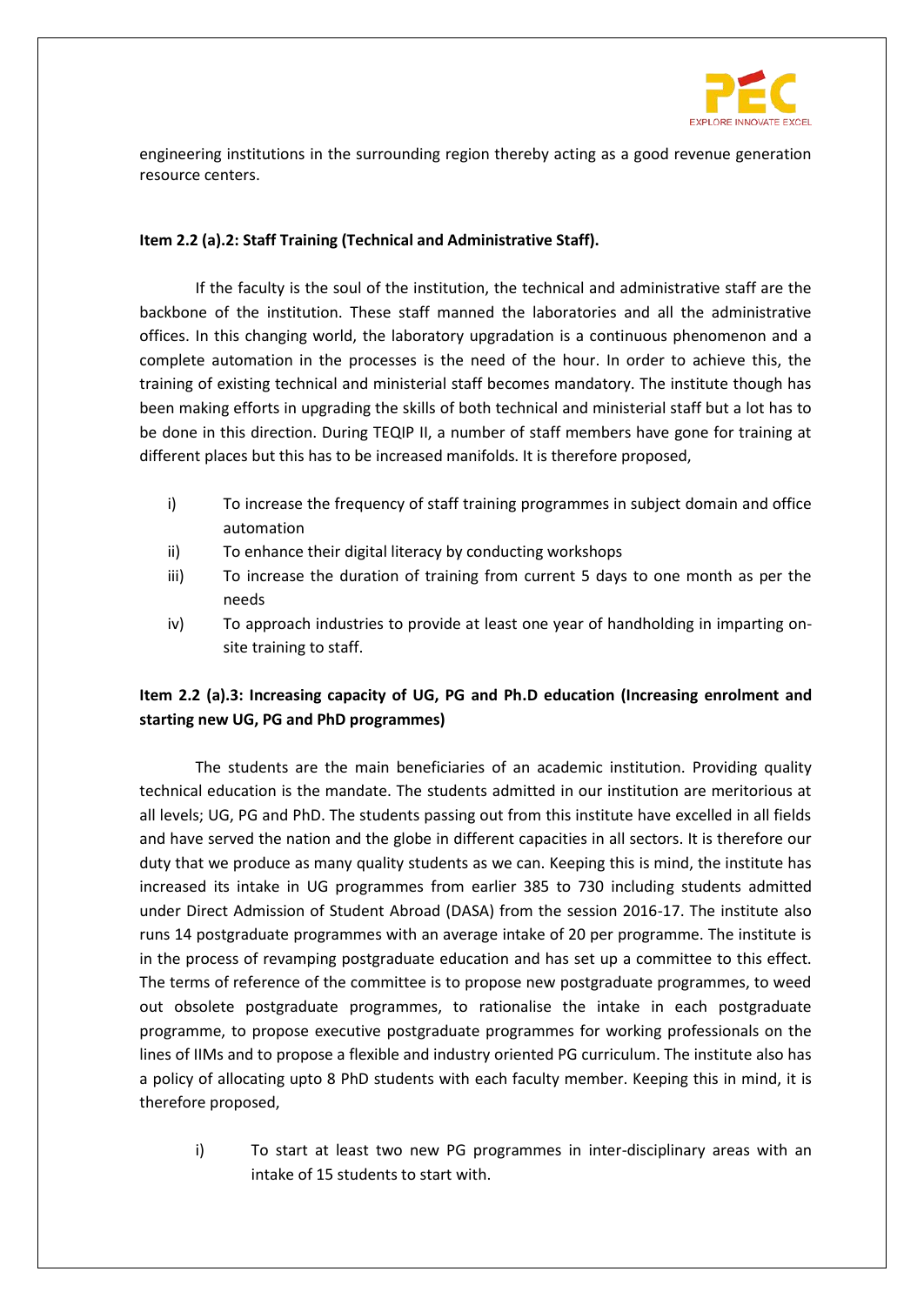

- ii) To revamp existing PG programmes in terms of subject content and rationalisation of intake capacity.
- iii) To start executive PG programmes for working professionals in order to attract them towards academics and make it as their career.

### **Item 2.2 (a).4: Investing in smart class rooms, campus Wi-Fi (24\*7 broad band connectivity and Wi-Fi access in all academic and administrative buildings and hostels (with a minimum of 2MBPS speed for each connection)), e-library etc.**

The institute is aware about the need to providing digital infrastructure, if it has become technology enabled teaching learning institute of excellence. During last 5 years, the institute has been able to enhance its capacity in this direction through TEQIP II and in-house resources. At present, our institution is equipped with campus-wide networking including both high speed wired and wireless internet connectivity. A connection from local ISP with bandwidth of 32 Mbps (1:1) provides internet connectivity in all academic departments, hostels and other facilities. We are also a part of the National Knowledge Network (NKN) which is a project that aims at establishing a strong and robust Indian network which provides secure and reliable connectivity. At present, the NKN has provided 1Gbps connectivity. The institute is also equipped with Web Servers, E- Mail Server, Security Wall, Bandwidth Management and Data Servers. A new data center and cloud computing facility has also been procured under enhanced grant of TEQIP II. At three locations, the smart classroom facilities have been created. The institute has recently constructed a new academic block consisting of big classrooms of 120 capacity, PG classrooms, computer clusters, language laboratory, conference and seminar rooms, center of humanities and management and center for total quality management. However, the whole academic block has to be made ICT ready. The increase in intake of UG programmes has further put load on expanding academic infrastructure as well as hostels. Additionally, the institute is planning to convert open green spaces into learning spaces to provide knowledge to students from 'anywhere and anytime' basis. The central library although has been made RFID ready but needs to be augmented with digital resources. The campus is also being put on e-surveillance through an IP based hardware system. The institute therefore needs to continuously upgrade to make it a smart campus on the lines of academic campuses in the world such as the NUS in our close proximity. It is therefore proposed,

- i) To make the new academic block ICT ready and converting all classrooms into smart classrooms.
- ii) To make all the green spaces BOYD (Bring Your Own Device) ready so that students can learn any time and from anywhere.
- iii) To create 'Digital Lounges' in the central library for easy access to the digital resources available through National Digital Library, INDEST-AICTE consortium, SWAYAM platform and many more.
- iv) To create tele-presence facility at both ends (i.e., mentor and mentee institutions) for online discussions with the management and online classroom teaching.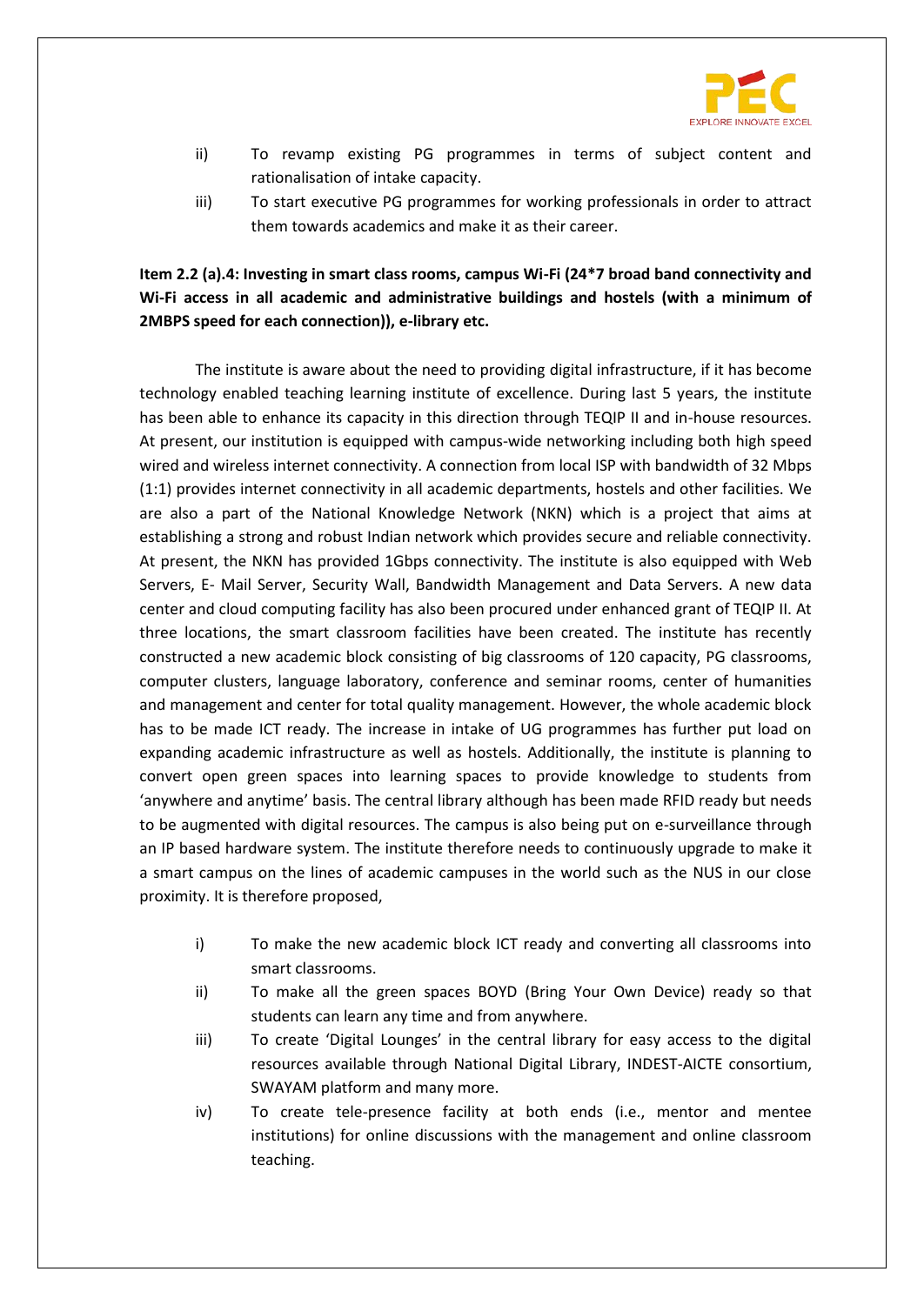

v) To increase the NKN bandwidth from current 1 Gbps to 10 Gbps to support academic communities at mentor and mentee institution.

**Item 2.2 (a).5: Improving the academic performance of SC/ST/ OBC/ Academically weak students through innovative methods, such as remedial and skill development classes, peer assisted learning for increasing the transition rate, non-cognitive skills and pass rate.**

The admissions to various UG and PG programmes are through national level examinations. There is reservation of seats for SC, ST and PD candidates as per the UT Administration policy. Some seats are filled through DASA to admit wards of Indians settled abroad. It has been observed that some students across all the categories including general category remain academically weak. The number is determined based on their national level test scores (in the first semester) and on the basis on their performance in semester examinations. The lists are produced to the Senate, which decides on further course of action to improve the academic performance of these students. This is done through

- i) Extra classes in science subjects during evenings
- ii) Tutorial classes embedded in each course
- iii) Communication and technical communication courses embedded in the curriculum
- iv) Workshops of 2 to 3 days to improve soft skills
- v) peer learning groups under the student chapters of different professional societies
- vi) Student mentorship scheme operated through Dean of Students Affair office
- vii) Re-examination scheme within one month of the semester examinations
- viii) Reducing the semester load to accommodate the back paper load after taking due consent from the parents.

Thus, although some processes in the system are in place, this needs to be further enhanced. It is therefore proposed to establish Center for Assistance and Peer Learning with the following objectives,

- i) To conduct diagnostic tests to identify the academic weak or deficient students in subject domain, soft and non-cognitive skills.
- ii) To provide a platform for peer learning.
- iii) To liaison with different organisations who are involved in offering webinars on in subject domain, soft and non-cognitive skills, and running those webinars in specially designed classrooms for the benefit of the students.
- iv) To conduct regular workshops in a structured manner.
- v) To take over the student mentorship scheme from Dean of Student Affairs for its effective implementation.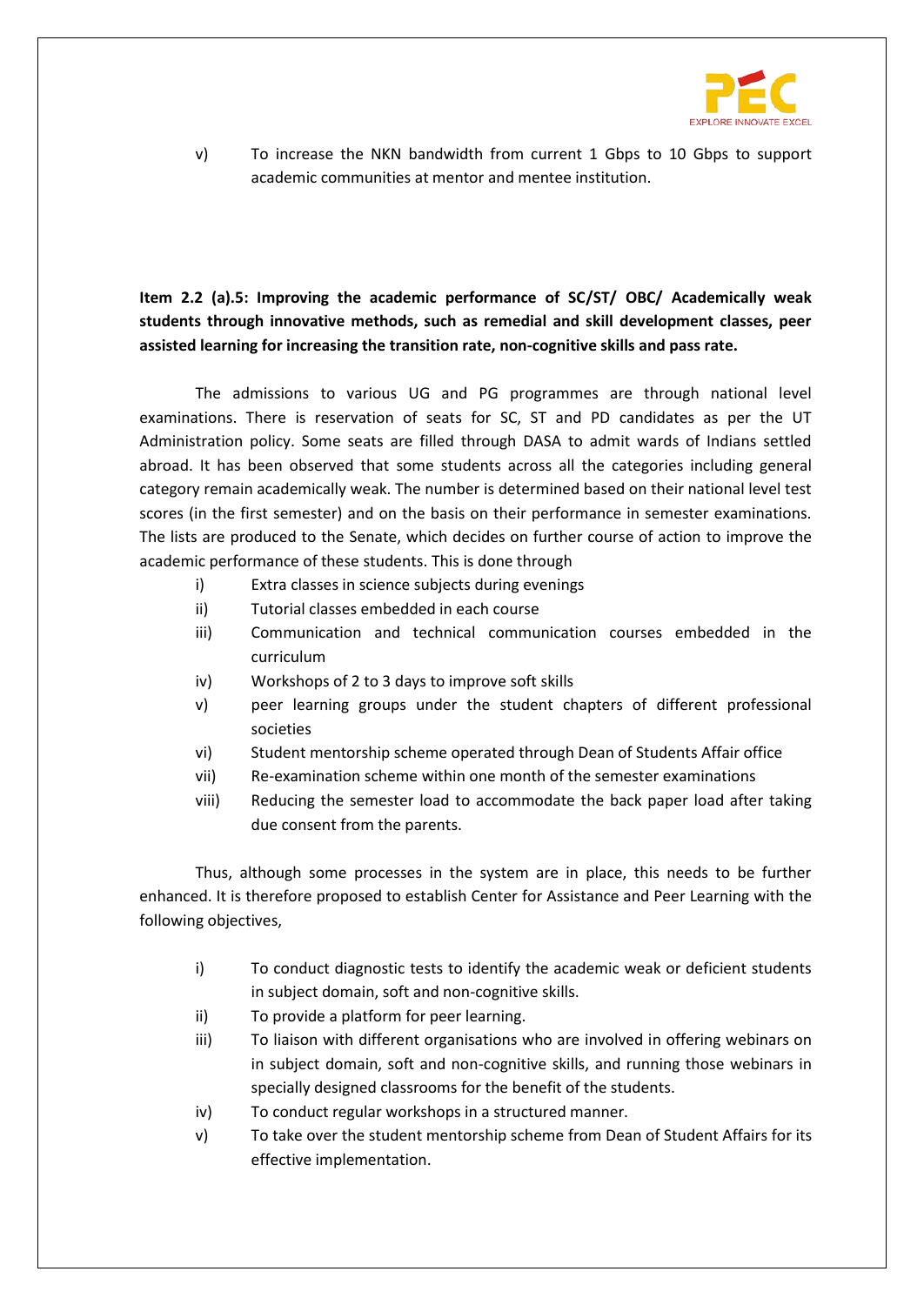

- vi) To facilitate faculty, students and parents to provide them a discussion platform to deliberate on the poor performance of the students and take remedial measures.
- vii) To act as a grievance redressal office
- viii) To expose students to the inter-disciplinary research and innovation in engineering with emphasis on societal applications

The center is expected to have a close association with the other Center for Development of Teaching and Learning (where teachers will be trained exclusively to improve performance of academically weak students), and the Center for Career Development and Guidance, which focusses on preparing students for their career in different sectors.

### **Item 2.2 (a).6: Instituting academic and non-academic reforms including NBA accreditation, programme flexibility (is there any meet to revise the curriculum? When it was last revise).**

The institute has adopted UG curriculum as implemented in IITs. The last revision has been made from 2014-15 session. The salient features of this curriculum are,

- i) More flexibility with regard to choice of courses
- ii) Increase in percentage/component of department core courses and elective courses
- iii) Credits to the Co-Curricular Activity courses (such as NCC, NSS, NSO, Sports and other Proficiency)
- iv) Courses on communication skills, technical communication and ethics and self awareness
- v) Basket of humanities and management courses
- vi) Basket of basic sciences courses
- vii) Basket of engineering science courses
- viii) Concept of minor specialization
- ix) Concept of major specialization
- x) Full semester internships in industry
- xi) Industrial visits
- xii) Reduced load in the final year
- xiii) Continuous evaluation of students through assignments, quizzes, proctored examinations
- xiv) 10 point grading system.

The feedback from all stakeholders viz. students, faculty, industry and alumni was taken. Workshops on curriculum development with participation from industry and alumni were conducted. The curriculum adopted by IITs and International universities of repute was consulted. However, there is a challenge for its proper implementation. Further, the academic reforms is a continuous process and involvement of industrial populace and training to teachers for effective implementation becomes mandatory. It is therefore proposed,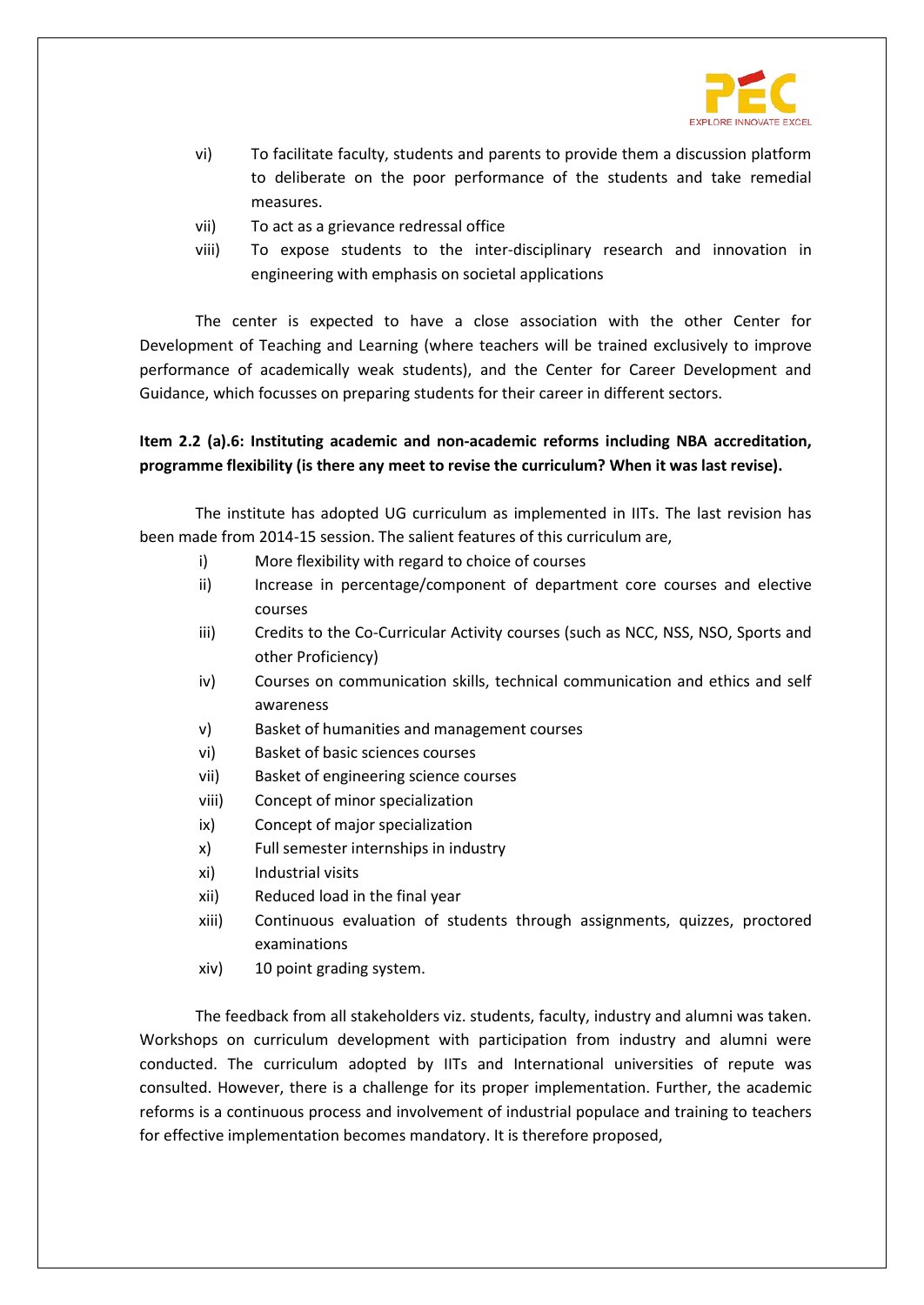

- i) To conduct regular training sessions on teaching and learning methodologies for teachers under the ambit of proposed Center for Development of Teaching and Learning.
- ii) To hire visiting and emeritus faculty with more than 20 years of industrial and research experience.
- iii) To hire adjunct faculty working in industries to spend time at campus (in particular during weekends) and interact with students on special problems and case studies.
- iv) To approach industries to design 1 credit and 2 credits courses on current subjects and teach the students by conducting classes through ICT infrastructure.
- v) To approach alumni to have online sessions with the students and faculty on curriculum design and development.
- vi) To setup an online feedback mechanism for faculty appraisals.
- vii) To encourage faculty in organizing courses under the existing continuing education programme of the institute.

With regard to non-academic reforms, most of the processes, as listed in the reference document of TEQIP III, are in place in our institute. The institute is therefore rightly placed in mentoring other institutions on all fronts.

### **Item 2.2 (b).1: Increasing interaction with industry (What are the Industry located in vicinity? What roll of Industry is perceived for the Institute?)**

Industry participation is one of the strong components of any engineering institution. When hospitals are operating from the campuses of medical colleges, why cannot industries be present in the campuses of engineering and technology institutes. There is no doubt that a clear distinction between education (mandate of institute) and training (mandate of industry) has to be made in producing engineers. It is therefore necessary to meticulously integrate the industry in the teaching and learning processes of an engineering institutes. Our motto to promote Institute-Industry-Integration and not just to increase Institute-Industry-Interaction. The institute has taken several measures to involve industry throughout the academic cycle of the students. Some of them are,

- i) Full semester internship in industry by allocating 20 credits (60% evaluation by the industry)
- ii) Setting aside one week in each semester for teaching by industrial personnel in classrooms
- iii) Specially designed courses by industry and their teaching by the industry personnel
- iv) Industrial visits of students throughout their stay
- v) Allowing PG students to spend time in industry for their project problems
- vi) Appointing industry personnel as co-supervisors on project problems
- vii) Conducting workshops by industrialists and alumni
- viii) Setting up of laboratories by the industries and alumni at campuses.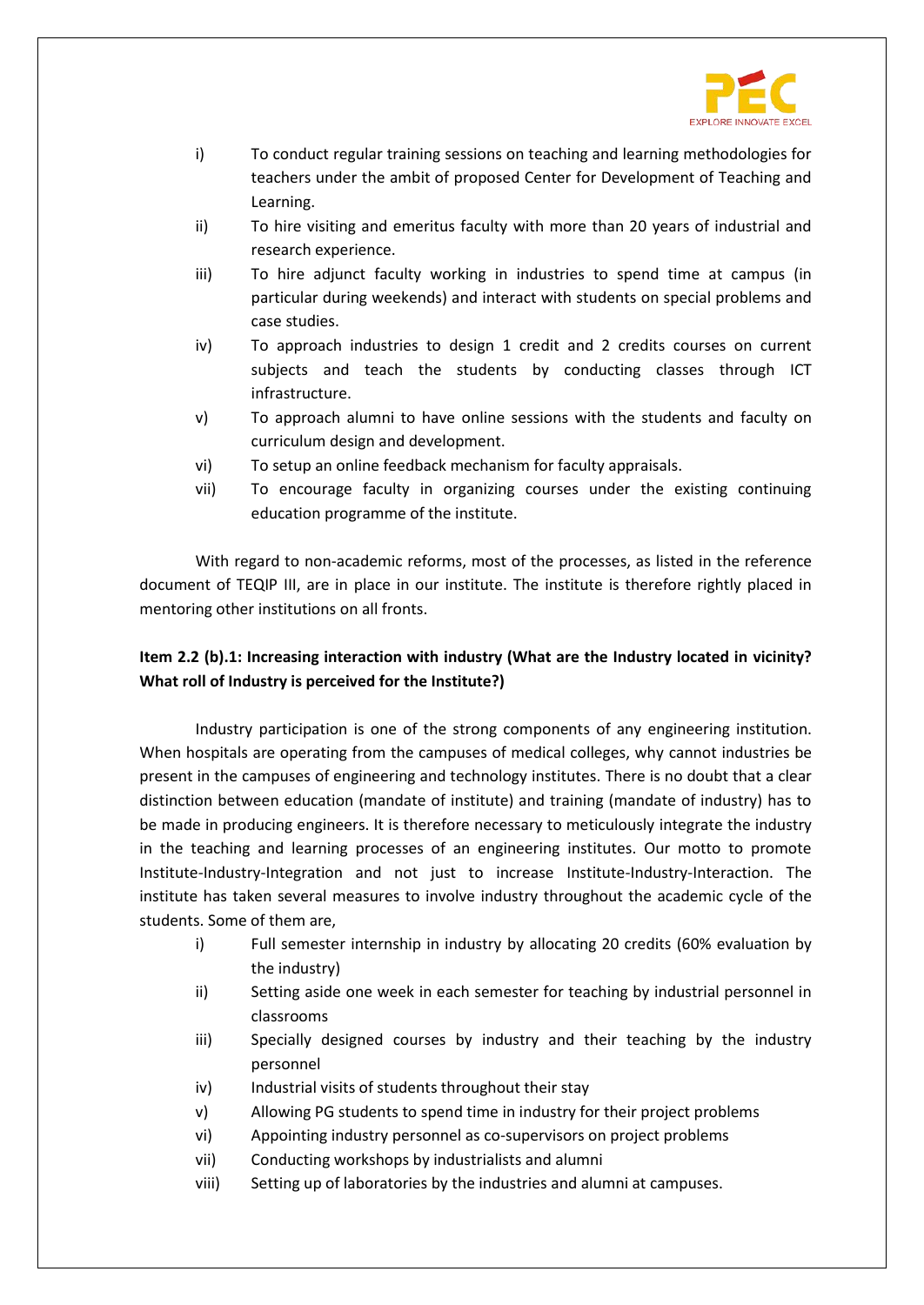

Whereas, the institute continues to involve industry in different ways, the role of industries needs to be further strengthened. It is therefore proposed,

- i) To approach industries to open Centers of Excellence at campus in different thematic areas by providing equipment and handholding under their Corporate Social Responsibility.
- ii) To hire upto 20% of faculty from industries as per the mandate given by AICTE and UGC.
- iii) To improve online teaching and learning facility under the ambit of Center for Development of Teaching and Learning so that industry personnel may be engaged with faculty and students on continual basis.
- iv) To work on joint research and development problems with industries.
- v) To facilitate industrial personnel to upgrade their educational qualifications.
- vi) To launch joint PG programmes with industries in specialised areas.
- vii) To start executive programmes exclusively for the industrial personnel.
- viii) To conduct FDPs of faculty in the industries.
- ix) To get associated with the industry to work on innovative problems which have potential to get converted into technology and product.

It may also be mentioned that Chandigarh region surrounded by four states of Punjab, Haryana, Himachal and Jammu & Kashmir provides a great industrial eco-system in many sectors viz. Information Technology, Agriculture, Pharmaceuticals, Consulting, Manufacturing and Defence sectors. A number of companies are present in these sectors and is increasing every day.

#### **Item 2.2 (b).2: Student career counselling and placement.**

The ultimate product of the Outcome Based Education is the engineer who is employable. It is disheartening to note that as per one of the reports of McKenzie, only 15% to 20% of 13 Lakhs of engineers produced every year are employable. Fortunately, campus placement scenario in our institute is good. Last three years have seen almost 100% placement of UG students with an average salary of INR 7.00 Lakhs per annum and the number of companies visiting the campus is also increasing. Nevertheless, the placement of PG students is a concern, which stands at about 40% to 50% in recent years. Further, many of the students opt for higher studies and Civil Services, and want to become entrepreneurs too. It is due to this reason that the institute has proposed to convert the existing Training and Placement Office into a Career Development and Guidance Center with the following mandate,

- i) To guide the students on various career options available to them and to encourage them to adopt a career based on their passion.
- ii) To facilitate students by conducting finishing schools on soft skills and noncognitive skills.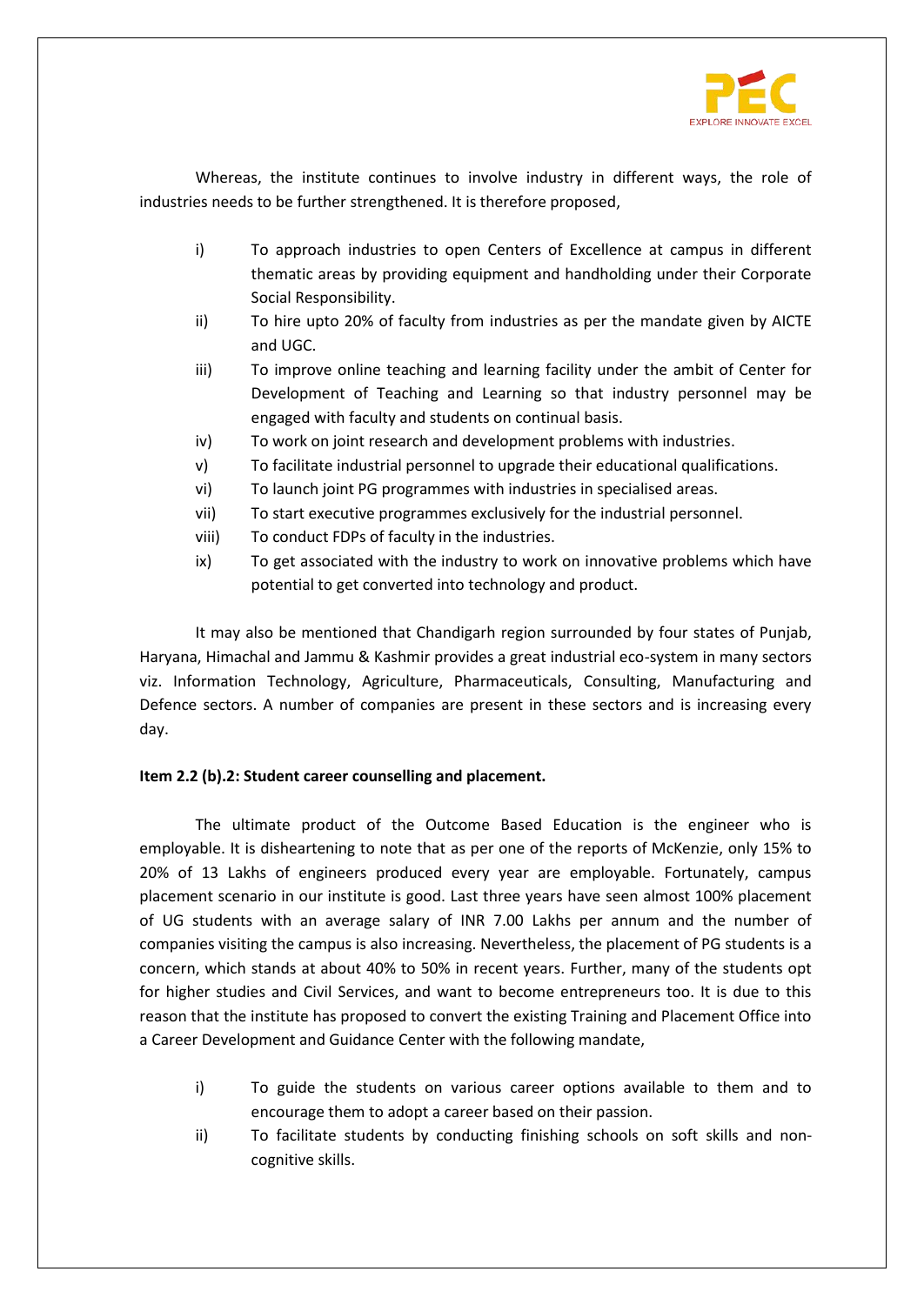

- iii) To act as a bridge between faculty/students and the industries/potential employers.
- iv) To conduct joint training programmes with industries in association with the proposed Doctoral Training Center and Center for Assistance and Peer Learning.
- v) To promote culture of webinars by the industries to improve the professional skills of the students on regular basis starting from  $3<sup>rd</sup>$  year onwards.

The center is expected to work closely with the upcoming Entrepreneurship and Incubation Center and the Smart City Innovation Center at the campus.

#### **Item 2.2 (c).1: Sponsored research, consultancy and other revenue generating activities.**

The institute has a Deans office of Sponsored Research & Industrial Consultancy (SRIC) to facilitate the faculty in acquiring sponsored research and consultancy projects from different funding agencies both government/NGOs and Industries as well as International organisations. The in-house and research initiation project awards provide seed grants to faculty for research to encourage them to submit sponsored research and consultancy projects. The guidelines to execute projects of different nature are in place and duly approved by the BoG. About 20% to 25% of the total cost of the project is set aside as institute overheads, and is a good source of IRG. This is appropriately divided into Institute Development Fund, Department Development Fund and Professional Development Fund as prevalent in IITs of the country. The Continuing Education Cell of the institute is also attached with the Dean SRIC office to promote the conduct of FDP and short term courses for the teachers of other academic institutions and industry personnel as well. The office also closely works with the office of Dean Alumni, Corporate and International Relations in approaching industries and research organisations both within India and abroad. This, however, has to be further strengthened.

It is therefore proposed to establish a PEC Extension Center in Delhi-NCR region as an extension center similar to IIT Roorkee and IIT Kanpur, to carry out many outreach activities. This will significantly increase the IRG of the institute.

### **Item 2.3 (1): Is there an ERP/MIS system existing, if yes, then any improvement, Modification suggested.**

At present, the institute does not have an ERP system. The institute has made efforts in this direction by approaching different vendors but all in vain, as none of the vendors has been able to provide a customised ERP, since the academic processes and other activities are dynamic in nature. Recently, the institute has developed PEC Information System, after having learnt from the NPIU MIS, which covers partial activities. The institute has therefore decided to develop a cloud based in-house ERP system. A PEC Student IT Team has been created to work directly under the mentorship of Head, Computer Center, which will be responsible for the development of Academic Information System, Human Resources System, Hostel Management System, Faculty Hiring System etc.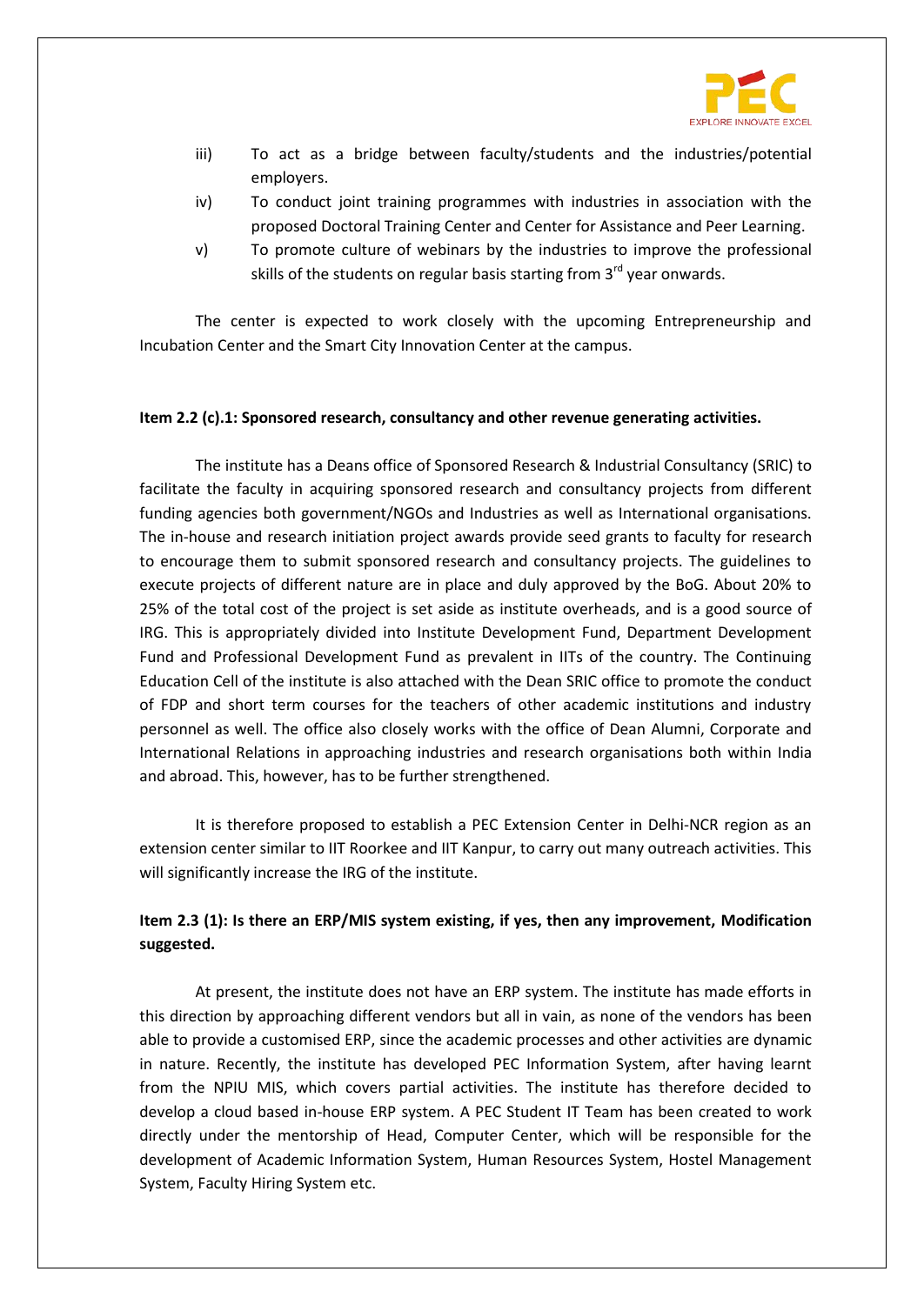

### **Item 2.3 (2): Is there any mechanism i.e. special classes being conducted in the institution for improving the GATE score.**

At present, there is no such mechanism in place. However, the proposed Career Development and Guidance Center will be mandated with this responsibility also, which can liaison with different GATE coaching classes in the city to facilitate students who are interested in writing not only GATE but other examinations such as GRE, GMAT, TOEFL, ELTS, Civil and Defence Services, CAT etc.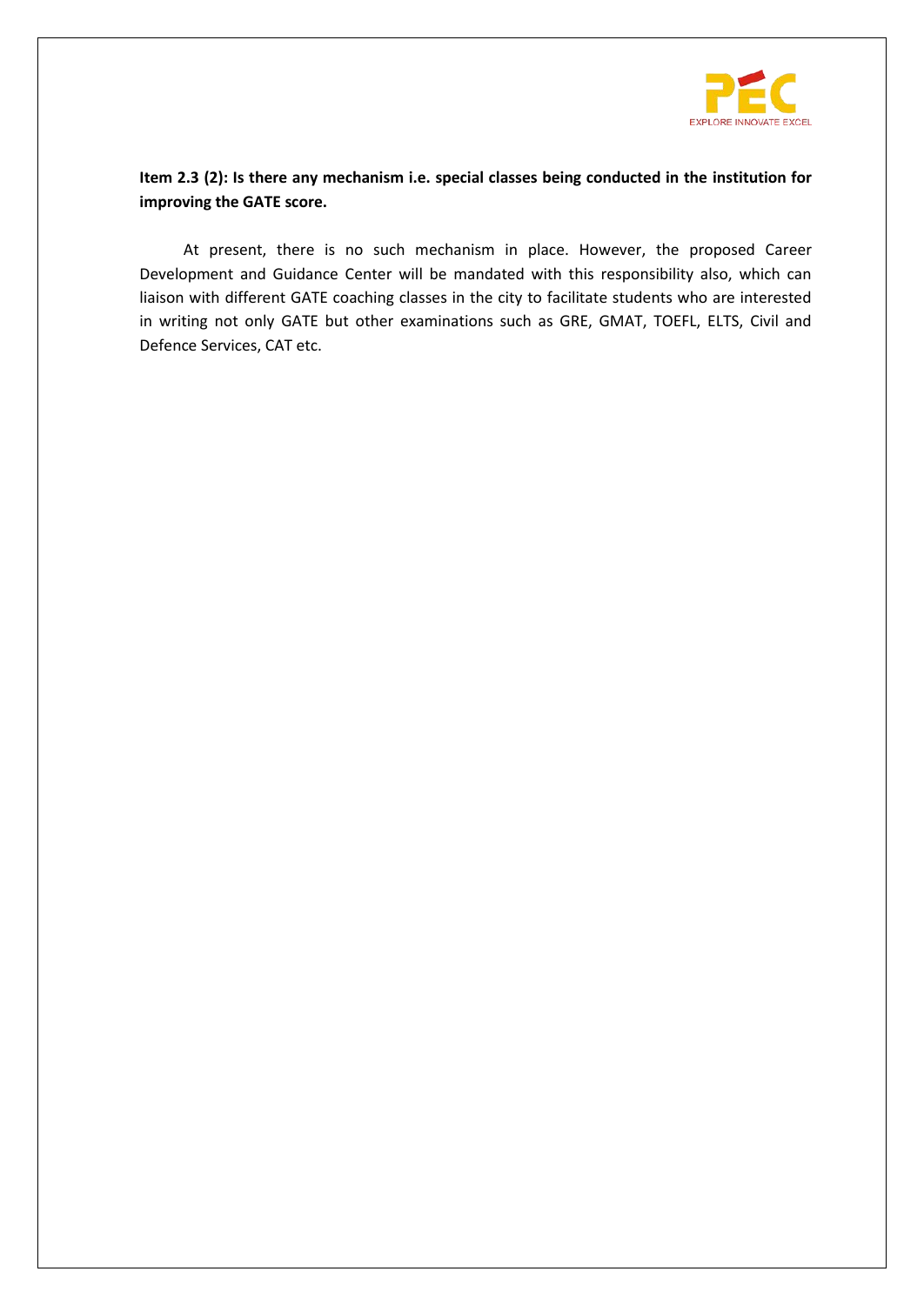

**Item 2.4: Please identify some endeavors and joint activities that you would undertake with the institution of focus state under sub-component 1.1 for twinning arrangement from among the ones listed below and/or any further ones and provide the yearly action plan for 3 years:**

| S.No           | <b>Suggested</b>                                                                            | <b>Proposed Action</b>                                                                                                                                                                                                                                                                                                                                                                                     | Target (number, %age, stage etc.) for                                   |                             |                             |  |  |  |
|----------------|---------------------------------------------------------------------------------------------|------------------------------------------------------------------------------------------------------------------------------------------------------------------------------------------------------------------------------------------------------------------------------------------------------------------------------------------------------------------------------------------------------------|-------------------------------------------------------------------------|-----------------------------|-----------------------------|--|--|--|
|                | Activity/Indicator                                                                          |                                                                                                                                                                                                                                                                                                                                                                                                            | institution under sub-component 1.1 over<br>the baseline, if applicable |                             |                             |  |  |  |
|                |                                                                                             |                                                                                                                                                                                                                                                                                                                                                                                                            | 2017-18<br>2018-19<br>2019-20                                           |                             |                             |  |  |  |
|                |                                                                                             |                                                                                                                                                                                                                                                                                                                                                                                                            |                                                                         |                             |                             |  |  |  |
| $\mathbf{1}$   | Increase in student<br>graduation rates                                                     | Mentoring to initiate<br>programs at<br>mentee<br>institute<br>for<br>improvement of the<br>academic performance<br>of weak students and<br>enhancement of<br>non-cognitive skills<br>(Deputing PEC faculty<br>to work with team at<br>mentee institute, and<br>also making use of<br>proposed Centers for<br>Development<br>οf<br>Teaching and Learning<br>for<br>and<br>Center<br>Assistance and<br>Peer | 01 faculty of<br><b>PEC</b>                                             | 01 faculty of<br><b>PEC</b> | 01 faculty of<br><b>PEC</b> |  |  |  |
|                |                                                                                             | Learning.                                                                                                                                                                                                                                                                                                                                                                                                  |                                                                         |                             |                             |  |  |  |
| $\overline{2}$ | Improved<br>Placement<br>of<br>graduates<br>a) Placement Rate<br>b)<br>Placement<br>Package | <b>Conduct of Finishing</b><br>school for improving<br>employability and also<br>to give access to the<br>activities by the<br>proposed Center for<br><b>Career Development</b><br>and Guidance                                                                                                                                                                                                            | 01                                                                      | 01                          | 01                          |  |  |  |
|                |                                                                                             | Conducting Job fair at<br>PEC campus                                                                                                                                                                                                                                                                                                                                                                       |                                                                         | 01                          | 01                          |  |  |  |
| 3              | GATE<br>Increase<br>in<br>qualified graduates                                               | Conducting specialized<br>classes<br><b>GATE</b><br>in<br>on<br>liaison<br>with<br>various<br><b>GATE</b><br>coaching<br>institutes in the region,<br>through<br>Career<br>Development<br>and<br>Guidance Center.                                                                                                                                                                                          | 01                                                                      | 01                          | 01                          |  |  |  |
| 4              | Smart classrooms                                                                            | Sharing experience of<br>creating smart class<br>rooms at PEC campus<br>guiding<br>and<br>the<br>institute<br>mentee<br>in                                                                                                                                                                                                                                                                                 |                                                                         | 02                          |                             |  |  |  |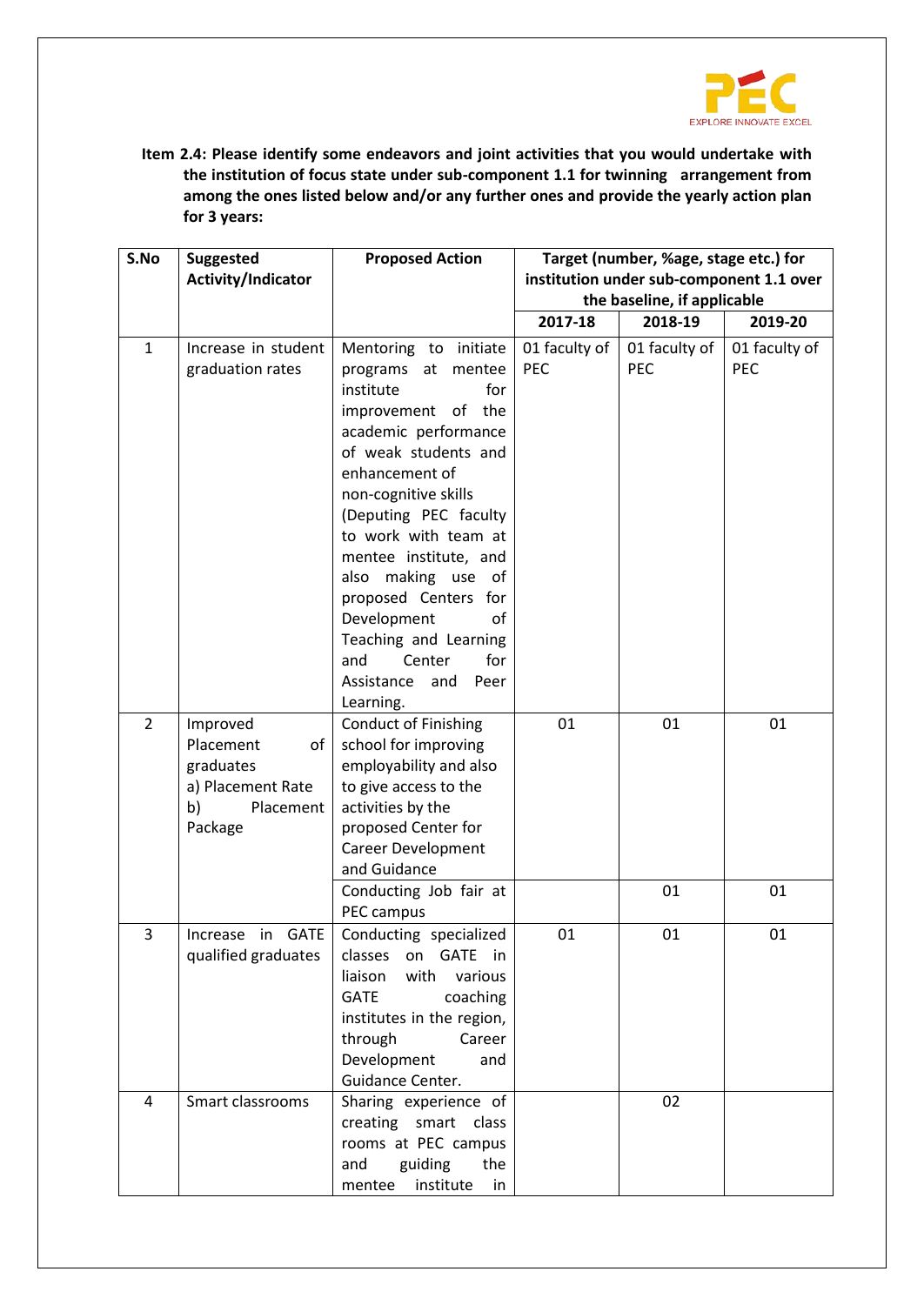

|                |                        | establishment of these.   |                |                |                |
|----------------|------------------------|---------------------------|----------------|----------------|----------------|
| 5              | e-books<br>and<br>$e-$ | Providing online access   |                |                |                |
|                | Journals               | to the existing library   |                |                |                |
|                |                        | the<br>resources<br>in    |                |                |                |
|                |                        | institute.                |                |                |                |
| 6              | Increase<br>in         | Mentoring faculty and     | At least 10    | At least 10    | At least 10    |
|                | publications<br>in     | students through          | SCI journal    | SCI journal    | SCI journal    |
|                | refereed journals      | proposed Doctoral         | publications   | publications   | publications   |
|                |                        | Research Center and       |                |                |                |
|                |                        | Center of Assistance      |                |                |                |
|                |                        | and Peer Learning.        |                |                |                |
| $\overline{7}$ | Seminars, meetings     | Conduct<br>short<br>term  | 5              | 5              | 5              |
|                | and conferences        | courses & workshops       |                |                |                |
|                | for students and       | Conduct one day           | 5              | 5              | 5              |
|                | faculty for training   | seminars workshop,        |                |                |                |
|                | and academic           | symposium on niche        |                |                |                |
|                |                        | areas                     |                |                |                |
|                | development            | Facilitate organizing     | 5              | 5              | 5              |
|                |                        | seminar, symposium,       |                |                |                |
|                |                        | conference with           |                |                |                |
|                |                        | themes in Educational     |                |                |                |
|                |                        | development,              |                |                |                |
|                |                        | instructional design,     |                |                |                |
|                |                        | communication skills,     |                |                |                |
|                |                        | pedagogy, ethical         |                |                |                |
|                |                        | practices in research     |                |                |                |
|                |                        | and teaching,             |                |                |                |
|                |                        | personality               |                |                |                |
|                |                        | development               |                |                |                |
| 8              | Sharing of faculty     | Short term modules in     | $1$ to $2$     | $1$ to $2$     | $1$ to $2$     |
|                | teaching<br>for        | specific subjects by PEC  |                |                |                |
|                | processes              | faculty at mentee         |                |                |                |
|                |                        | institute                 |                |                |                |
| 9              | Faculty<br>exchange    | Visiting faculty training | 10 visitors    | 10 visitors    | 10 visitors    |
|                | for research<br>and    | & mentoring program       | faculty/rese   | faculty/rese   | faculty/resea  |
|                | development            |                           | arch           | arch           | rch scholars   |
|                | purposes               |                           | scholars (2-   | scholars (2-   | $(2-3per)$     |
|                |                        |                           | 3 per Dept)    | 3 per Dept)    | Dept)          |
|                |                        |                           |                |                |                |
|                |                        | Long leave stay to        | 5 visitors for | 5 visitors for | 5 visitors for |
|                |                        | teachers and              | 1 per Dept.    | 1 per Dept.    | 1 per Dept.    |
|                |                        | researchers from          |                |                |                |
|                |                        | mentee institute          |                |                |                |
|                |                        |                           |                |                |                |
|                |                        |                           |                |                |                |
|                |                        |                           |                |                |                |
|                |                        | Facilitate faculty of     | $1$ to $3$     | $1$ to $3$     | $1$ to $3$     |
|                |                        | mentee institute to       |                |                |                |
|                |                        | explore pursuing          |                |                |                |
|                |                        | ME/PhD related work       |                |                |                |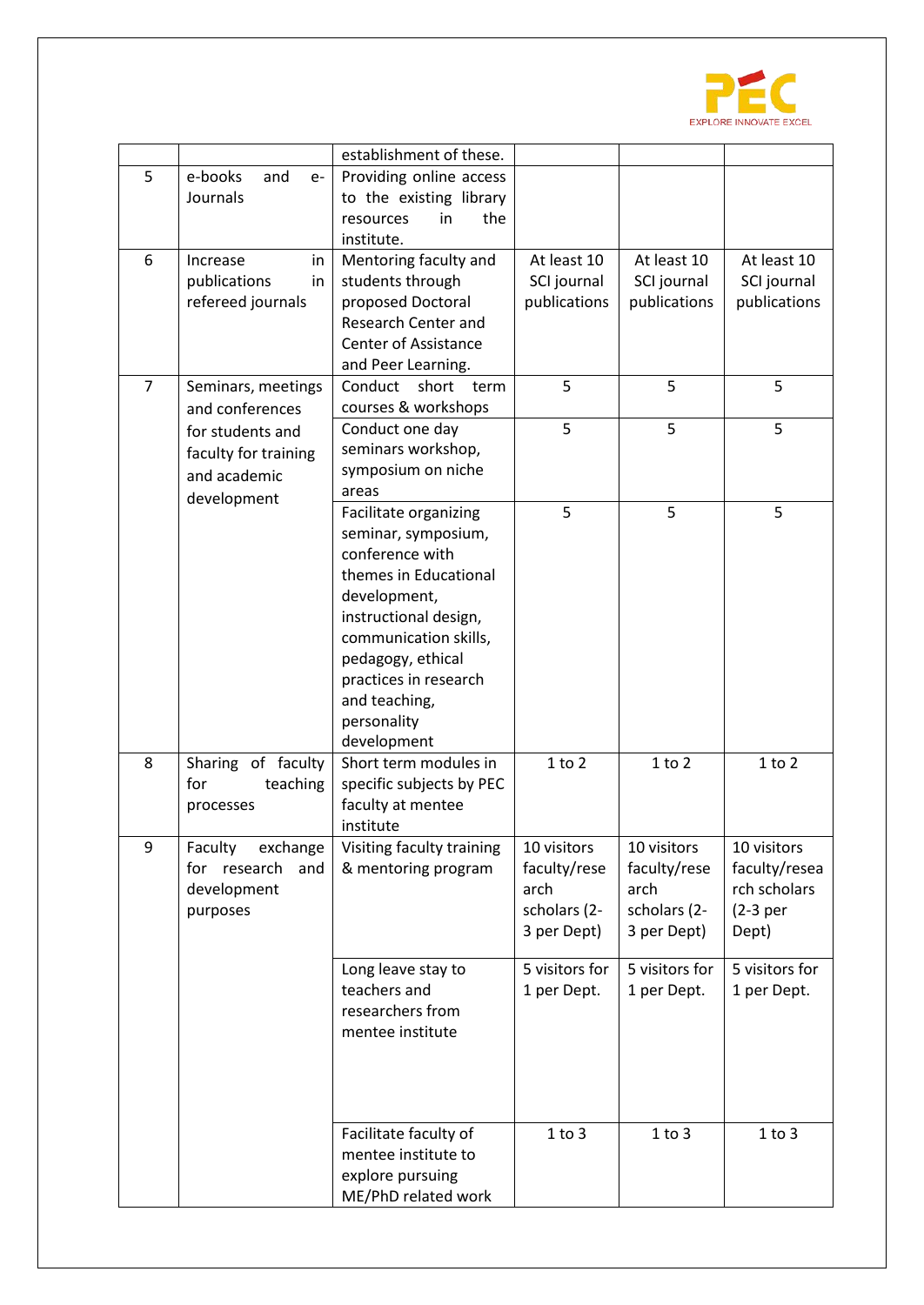

|    |                                                                                                            | at PEC                                                                                                                          |                       |                       |                       |
|----|------------------------------------------------------------------------------------------------------------|---------------------------------------------------------------------------------------------------------------------------------|-----------------------|-----------------------|-----------------------|
| 10 | Student<br>exchange<br>at the PhD, Masters<br>and Undergraduate<br>levels                                  | Student mentor<br>program for students<br>of mentee institute<br>(for good academic-<br>administrative practice)                | 01                    | 01                    | 01                    |
|    |                                                                                                            | Short term internships                                                                                                          | $10 - 15$             | $10 - 15$             | $10 - 15$             |
|    |                                                                                                            | Research Scholar-<br>Alumni Symposium                                                                                           | 01                    | 01                    | 01                    |
| 11 | supervision<br>Joint<br>of<br>PhD<br>and/or<br>Masters' student                                            | <b>Facilitate Joint</b><br>supervision                                                                                          | 02                    | 04                    | 06                    |
| 12 | activities<br>Joint<br>with industry for<br>R&D,<br>joint<br>internships<br>and<br>placement<br>activities | Workshops and<br>seminars on Campus<br>Internship and<br>placement mentorship                                                   | 01                    | 01                    | 01                    |
|    |                                                                                                            | Facilitate organizing<br>Industry-Academia<br>Collaboration event at<br>mentee institute                                        | $\overline{a}$        | 01                    | 01                    |
|    |                                                                                                            | Conduct Job fair at PEC<br>for students of mentee<br>institute                                                                  | 01                    | 01                    | 01                    |
|    |                                                                                                            | <b>Facilitate PEC-mentee</b><br>institute student joint<br>innovation projects on<br>rural area or local<br>industrial problems | 01                    | 02                    | 03                    |
| 13 | <b>Seminars</b><br>and<br>learning forums on                                                               | Management Conclave<br>event                                                                                                    |                       | 01                    |                       |
|    | improving<br>governance                                                                                    | Interactive round table<br>conference                                                                                           | 01                    |                       | 01                    |
|    | practices                                                                                                  | Workshop on Good<br>Governance                                                                                                  |                       | 01                    |                       |
| 14 | Improvement<br><b>NBA</b><br>in<br>accreditation<br>(including<br>applied<br>for<br>cases)                 | Conduct workshop on<br>Programme<br><b>Educational Objectives</b><br>(PEOs) and Programme<br>Objectives (POs)                   | 01(for UG)            | 01 (PG)               |                       |
|    |                                                                                                            | Facilitate mentee<br>institute to conduct<br>curriculum<br>development workshop                                                 | 01 (UG)               | 01 (PG)               |                       |
| 15 | Helping<br>in<br><b>UGC</b><br>Grant of                                                                    | Interactive sessions of<br>senior functionaries of                                                                              | As per<br>requirement | As per<br>requirement | As per<br>requirement |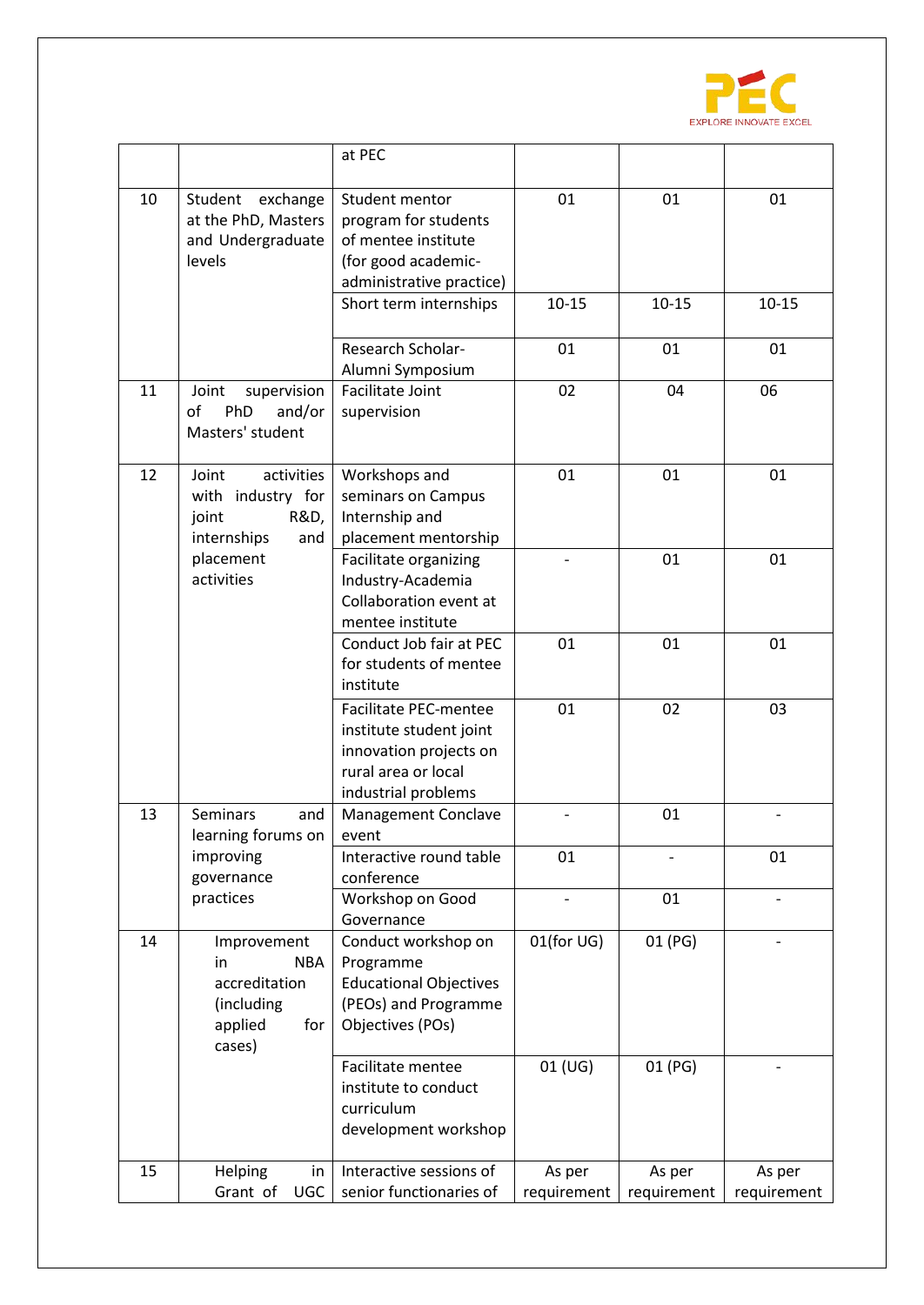

|    | for<br>Autonomy<br>non-<br>autonomous<br>institution | PEC with management<br>of mentee institute                                 |                       |                       |                       |
|----|------------------------------------------------------|----------------------------------------------------------------------------|-----------------------|-----------------------|-----------------------|
| 16 | Any other form<br>of endeavour                       | Mentoring for<br>procurement, MIS and<br><b>TEQIP project</b><br>execution | As per<br>requirement | As per<br>requirement | As per<br>requirement |

## **Item 2.5: Identify the outreach programmes and systems which are already in place in your Institute to succeed in your role of twinning for strengthening of other institutions viz. related to faculty/students/non-teaching staff/Industry etc.**

PEC strives to reach out beyond student's community to the larger society. This reflects the institute's commitment to work for the benefit of society. As such the institute has many such programs or activities that reflect the institute philosophy. These are enumerated below,

- i) The institute is proud partner of Chandigarh Region Innovation and Knowledge Cluster (CRIKC) with PEC Director as the Vice President, and spearheading the promotion of engineering education and research.
- ii) The institute is executing several projects of societal importance for Chandigarh Administration.
- iii) The institute has earned many projects from various research organisations and agencies namely DRDO, DST, ADA, DEITY and others.
- iv) The institute has signed MoUs with a number of industries who are supporting the institute in different ways.
- v) The two centers of excellence and other inter-disciplinary research groups are engaged in cutting edge research and development and have established liaison with industries and other government organisations for joint research and development projects as well as capacity building.
- vi) The continuing education cell of the institute is responsible in organising FDPs and short terms courses for the academic community and industry personnel in the surrounding regions.
- vii) The activities of Entrepreneurship and Incubation Center are expanding and is currently incubating two companies.
- viii) The UG curricula implemented by the institute in 2014-15 has been adopted by majority of the academic institutions coming under CRIKC, so that uniformity in teaching/learning is maintained. This also facilitates in optimising the human and laboratory resources in the region.
- ix) Industries are approaching the institute to establish centres of excellence on campus and have also designed a few courses to be taught by them.

Thus, with a visible involvement of PEC in various outreach activities clearly indicates that the institute has lot of potential to act as mentor institute to other engineering institutions in the region and is ready to leverage its resources in a methodical manner.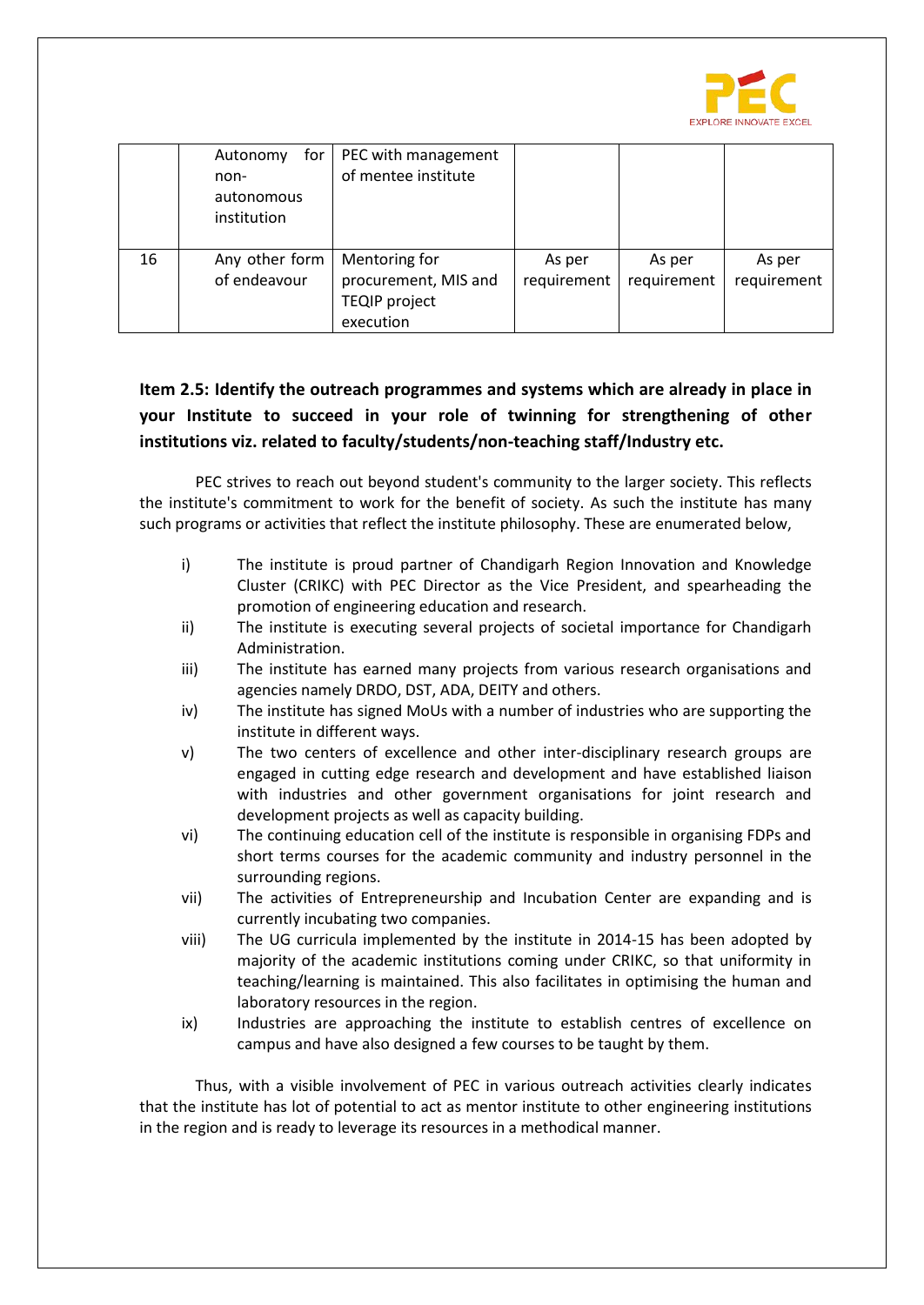

### **Item 2.6: Identify the academic and/or administrative challenges that you anticipate in your role of twinning and the mechanism that you have put in place and/or intend to put in place, to address these challenges.**

After becoming Deemed University, the institute has faced many challenges in terms of governance and academic reforms, funding from different agencies, dealing with regulatory bodies such as UGC and AICTE, and internal administrative issues. Although, the institute has been able to overcome most of the challenges, a learning, which will tremendously come useful when it comes to mentoring of the institutes in the region. However, there will always be some challenges, which the institute perceives for proper implementation of twinning mechanism in place. These include,

- i) Changing the mindset of the faculty and students of mentee institute from traditional teaching towards research, innovation, design based and entrepreneurial thinking.
- ii) Persuading the faculty and students of mentor institution to adapt to the role of mentorship to the faculty and students in a structured manner.
- iii) Timely release of grants to the mentor and mentee institutions.
- iv) Providing full autonomy to the mentee institute whether it is academic, financial and administrative autonomy particularly in case of Government institutions.

#### **Item 2.7: Is there any difficulty in Recruitment and selection of high-quality faculty? If yes, what are the reason & action plan to solve the issue?**

The hiring of quality faculty has always been a challenge. Nevertheless, the institute has taken several measures in this direction, which are as follows,

- i) The selection committees are constituted by drawing faculty members from IITs and NITs.
- ii) The advertisement for vacancies is out once a year, which needs to be increased to twice a year.
- iii) The Career Advancement Scheme for promotion of internal faculty is in place and meets once a year.
- iv) The BoG of the institute has approved the concept of Rolling Advertisement which will allow the institute to call selection committees at least on quarterly basis.
- v) The institute plans to approach IITs and International Universities to conduct placement interviews at their campuses for hiring faculty.
- vi) Formation of search cum selection committees is also a step in this direction.
- vii) Provision of visiting and emeritus professorships on semester and yearly basis is in place.
- viii) The industrial personnel are being approached to act as adjunct faculty in the institute for a short term assignment.

#### **Item 2.8: Give an action plan for long term strategic partnership with the mentee institute after the end of the Project.**

The institute plans to engage with the mentee institution on regular basis on all fronts upto a period of two years after the project ends. During this period, the mentee institute will be allowed to access all the facilities of the institute, to engage with the faculty on regular basis and to take guidance on academic, administrative and financial reforms. It is always advisable to exit the mentorship at an early date so that the institute develops independently for its own growth